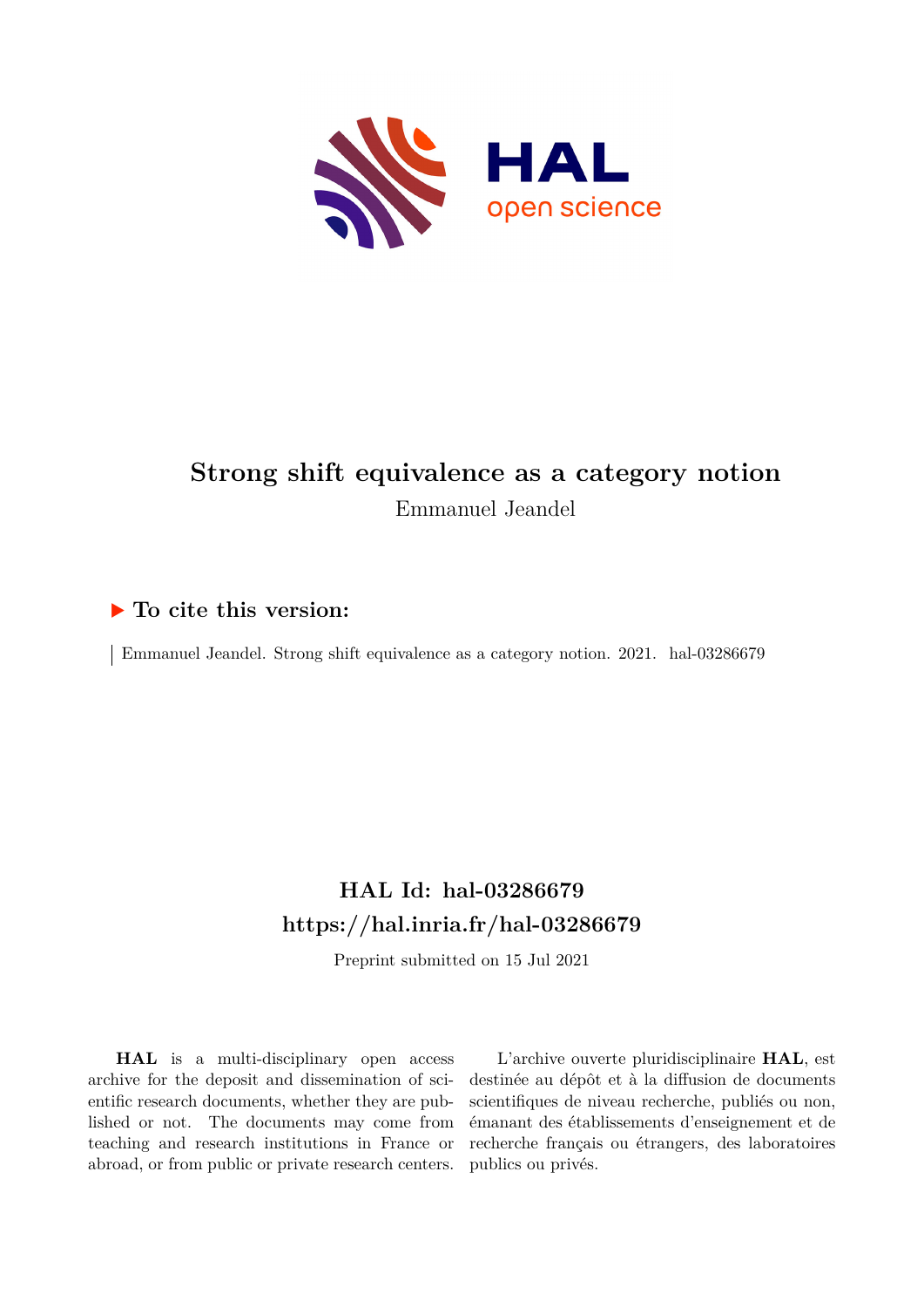## STRONG SHIFT EQUIVALENCE AS A CATEGORY NOTION

EMMANUEL JEANDEL

Université de Lorraine, CNRS, Inria, LORIA, F 54000 Nancy, France

Abstract. In this paper, we present a completely radical way to investigate the main problem of symbolic dynamics, the conjugacy problem, by proving that this problem actually relates to a natural question in category theory regarding the theory of traced bialgebras.

As a consequence of this theory, we obtain a systematic way of obtaining new invariants for the conjugacy problem by looking at existing bialgebras in the literature.

### **INTRODUCTION**

Possibly the most important question in symbolic dynamics [17] is the decidability of the conjugacy problem: decide if two symbolic dynamic systems (more precisely subshifts of finite type) are isomorphic [6]. Subshifts of finite type can be interpreted as biinfinite walks in a finite graph, or equivalently as biinfinite words over a finite alphabet forbidding a given finite set of words. In this article, we will be interested in the matrix representation, where a subshift of finite type is just a matrix of nonnegative integers (but the graph representation will be central to understand the results and the intuition). In this context, two matrices  $M, N$  are strong shift equivalent (represent isomorphic subshifts) if and only if  $M \equiv N$  where  $\equiv$  is the smallest equivalence relation s.t.  $RS \equiv SR$  for all nonnegative, possibly nonsquare, matrices R, S.

The goal of this article is to investigate strong shift equivalence from the categorical point of view, using the concept of props. Props is a relatively old concept from MacLane's articles on categorical algebra, and is a natural formalism in which one can express easily circuits, i.e. diagrams made of boxes linked by wires. It has proven quite successful recently in categorical quantum mechanics, in particular with the introduction of the ZX-calculus [10], a graphical language for quantum circuits (and more), and in linear algebra, by providing a new graphical way to reason about matrices [3, 26]. Similarities between these two languages are given in [9].

On the center of the representation of linear algebra by diagrams is the basic idea that the bialgebra prop is exactly the prop of nonnegative integer matrices, probably observed first in [21]. As symbolic dynamics is interested in a particular equivalence relation on nonnegative integer matrices, this is a good start to think about them categorically. As the equation  $RS \equiv SR$ reminds of the trace, it is therefore not surprising that there is a strong link between the traced bialgebra prop (matrices with a notion of traces) and strong shift equivalence.

The link is not completely immediate due to the fact that the classical notion of trace in a category is a notion of a partial trace. We will prove in this article that actually the traced bialgebra prop does not technically correspond to strong shift equivalence, but to another well studied notion of equivalence of matrices, flow equivalence [20]. To obtain a full categorical formulation of strong shift equivalence, we will need to consider bialgebras with a distinguished morphism.

It is important to note that the link between flow equivalence and bicommutative bialgebras is not new, and has been investigated previously by David Hillman [13], but for some reasons has not been investigated thoroughly since.

E-mail address: emmanuel.jeandel@loria.fr.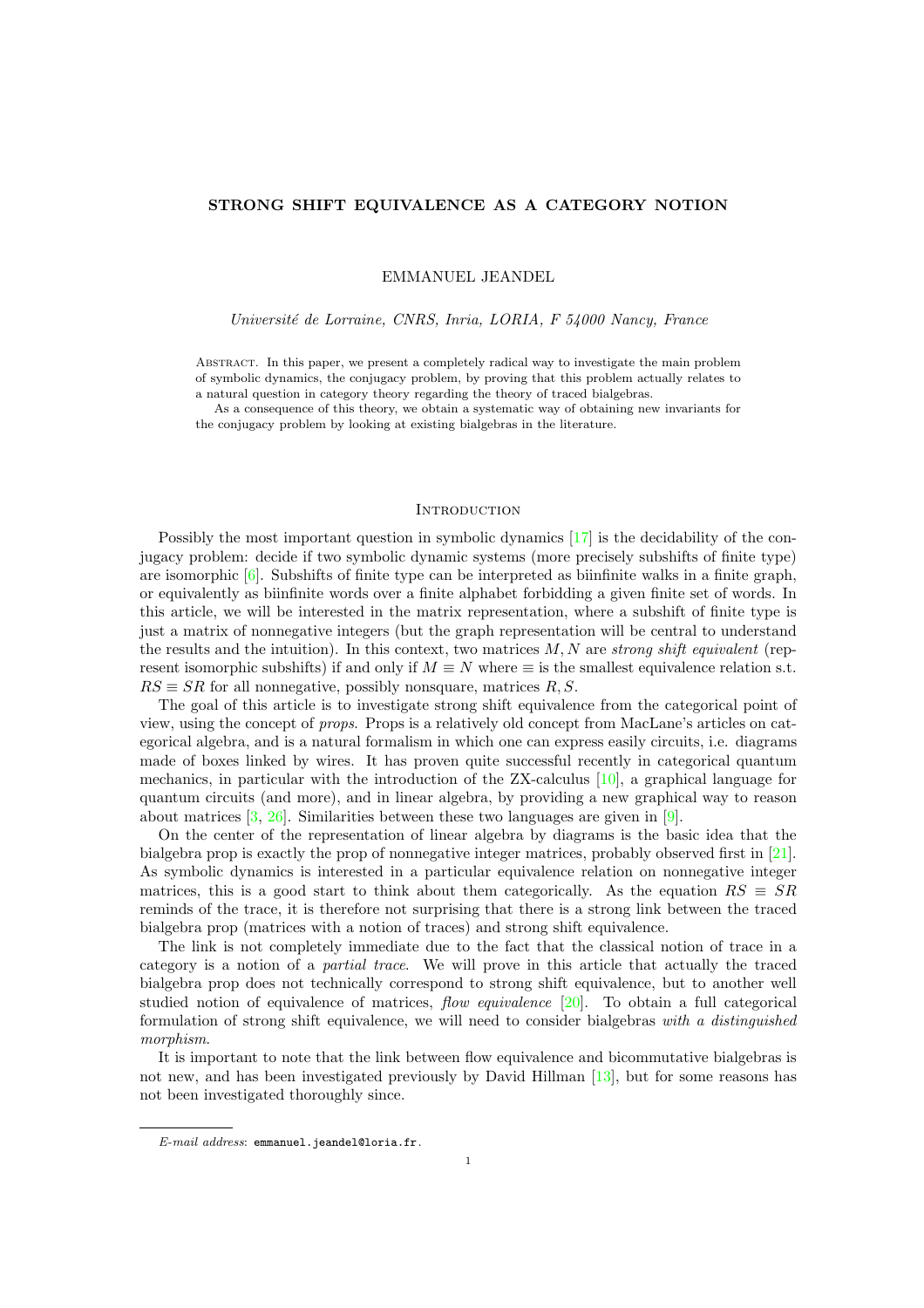This categorical manipulation of the concepts of symbolic dynamics is not just an intellectual game but serves some purpose, as it has actually the following consequence: Suppose one knows a category which contains a traced bialgebra (billions examples abound in the literature, the most prominent examples being finite dimensional Hopf algebras). Then one can interpret matrices in this category in such a way that two matrices that are strongly shift equivalent will have the same interpretation. This gives a new way to obtain *invariants* for strong shift equivalence (i.e. functions from matrices to some set  $S$  s.t. two matrices that are strong shift equivalents are equal by the function), with the added property that our approach is complete: there exist at least one category for which having the same interpretation is a necessary and sufficient condition for strong shift equivalence.

The article is organized as follows. In the first section, we recall the classical definitions of a prop, and gives in particular the graphical interpretation of the prop of matrices. In the second section, we introduce traced props, and show the main theorem: the traced completion of matrices with noninteger coefficients corresponds to matrices quotiented by flow equivalence, and the traced completion of matrices with coefficients in  $\mathbb{Z}_+ [t]$  corresponds to matrices quotiented by strong shift equivalence.

In the last section, we explain how we can recover classical and new invariants for symbolic dynamics by exploiting the idea of interpreting matrices in traced bialgebra props. This section is developed from the point of view of someone who knowns no invariant of strong shift equivalence: we look at existing and well known bialgebras and see which invariant we get from them. The fact one obtains this way fairly well known invariants from symbolic dynamics acts as a proof that the whole approach is successful.

The perfect reader for this article is someone familiar both with category theory (esp. the categorical approach to universal algebra developed by Lawvere) and symbolic dynamics. It should be accessible however to a reader with only a passing familiarity in at least one of the two domains.

## 1. prop and finitely presented props

1.1. **props.** A prop<sup>1</sup> is one of the categorical ways to represent circuits. Morphisms in a prop (may) represent circuits: we have two composition laws on circuits: parallel  $(\otimes)$  and sequential (◦) compositions that should satisfy some obvious properties.

**Definition 1** (prop). A **prop P** is the data, for each pair  $(n, m) \in \mathbb{N}^2$  of a set<sup>2</sup>  $P[n,m]$ , called the set of morphisms. An element  $f \in \mathbf{P}[n,m]$  is usually written  $f : n \to m$ . These sets are linked by the following operators:

- A composition  $\circ : P[b, c] \times P[a, b] \rightarrow P[a, c]$  satisfying:  $(f \circ g) \circ h = f \circ (g \circ h)$ .
- A tensor product  $\otimes$  :  $P[a, b] \times P[c, d] \rightarrow P[a+c, b+d]$ , satisfying:  $(f \otimes g) \otimes h = f \otimes (g \otimes h)$ and  $(f \circ g) \otimes (h \circ k) = (f \otimes h) \circ (g \otimes k).$
- An empty morphism  $1:0\to 0$  such that  $f\otimes 1=1\otimes f=f$  for all  $f:a\to b$ .
- An **identity** id : 1  $\rightarrow$  1 such that  $f \circ id^{\otimes a} = id^{\otimes b} \circ f = f$  for all  $f : a \rightarrow b$ . With the convention  $id^{\otimes 0} = 1$ .
- A symmetry  $\sigma: 2 \to 2$  satisfying:  $\sigma^2 = id^{\otimes 2}$  and such that,  $\sigma_a \circ (f \otimes id) = (id \otimes f) \circ \sigma_b$ , for all  $f : a \to b$ , where  $\sigma_{n+1} = (1^{\otimes n} \otimes \sigma) \circ (1 \otimes \sigma_n)$ , with  $\sigma_0 = id$ .

A prop functor  $F$  (i.e. a morphism of props) from  $P$  to  $Q$  is a set of maps, again denoted F, from  $P[n,m]$  to  $Q[n,m]$  such that  $F(f \circ g) = F(f) \circ F(g)$ ,  $F(f \otimes g) = F(f) \otimes F(g)$ , and  $F(id_P) = id_Q, F(0_P) = 0_Q, F(\sigma_P) = \sigma_Q.$ 

<sup>1</sup>prop was originally an acronym from PROducts and Permutations

<sup>&</sup>lt;sup>2</sup>Technically we only consider locally small props, i.e. props where morphisms form a set, but the distinction is irrelevant for most of the paper.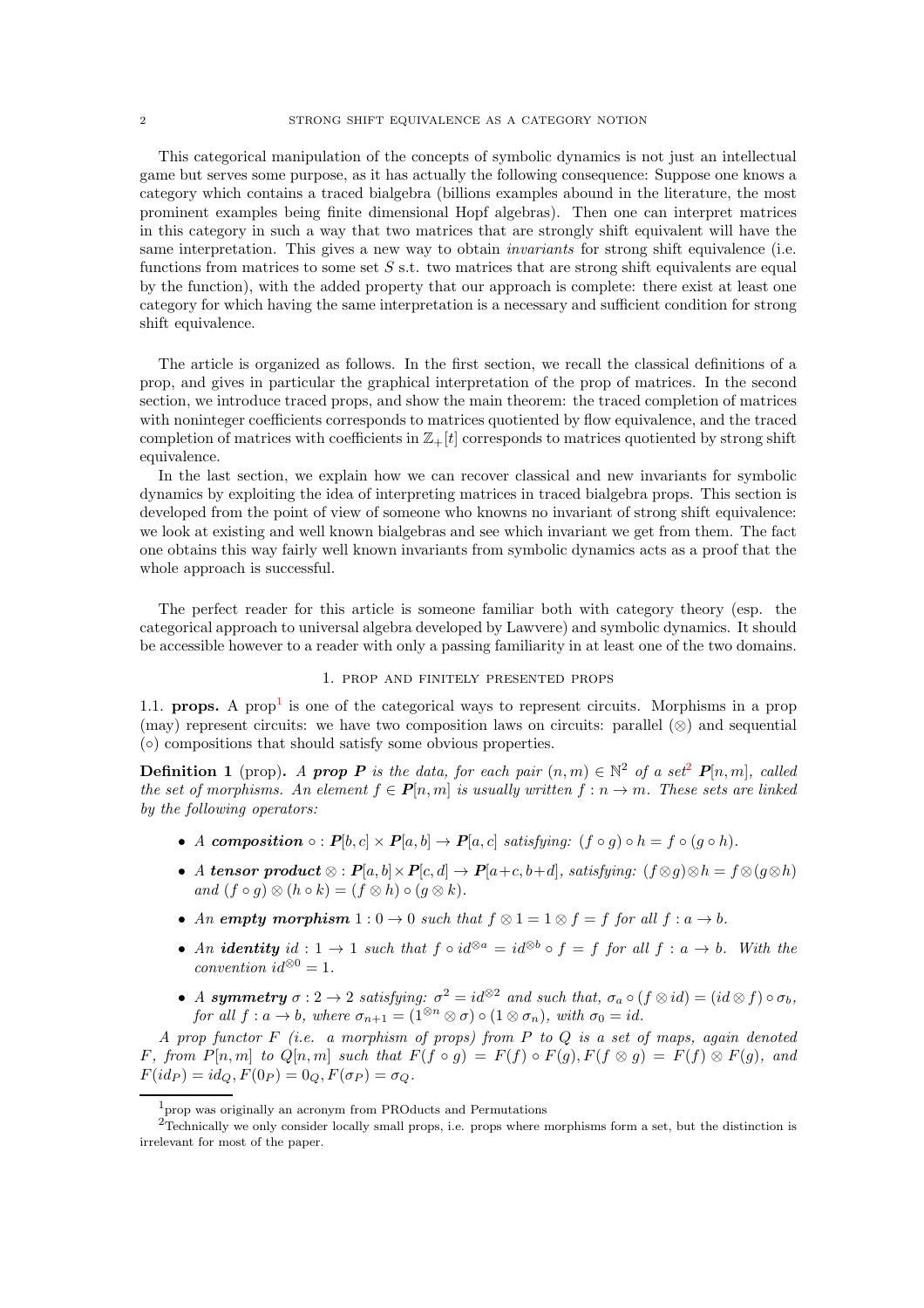In the language of categories  $[16]$ , a prop is a small strict symmetric monoidal category whose monoid of object is spanned by a unique object.

Props admit a nice diagrammatical representation that gives a topological interpretation to the axioms [22]. A morphism  $f: n \to m$  is represented as a box with n inputs and m outputs, with inputs on the left and outputs on the right. Composition is represented by plugging the boxes, and the tensor product by drawing the boxes side by side. The identity is represented by a single wire, the empty morphism by an empty diagram and the symmetry by wire crossing:



These notations are well chosen, as the equations defining a prop correspond to equalities of diagrams that are obvious to the eye  $[22, 14]$ , so we can equivalently work with equations or with diagrams. To give one example, the symmetry axioms express that the boxes can move through wires:



Here are a few examples:

**Example 1.** Let X be a set. Funx is the prop where the morphisms  $n \mapsto m$  are exactly the functions from  $X^n$  to  $X^m$ . The composition  $\circ$  is the classical composition of functions, the tensor  $product \otimes is the cartesian product.$ 

**Example 2.** Let R be a semiring and d an integer.  $Mat_R^d$  is the prop where the morphisms  $n \mapsto m$  are the matrices with coefficients in R of size  $d^m \times d^n$ . The composition  $\circ$  is the product of matrices, the tensor product  $\otimes$  is the Kronecker product of matrices.

1.2. Presentations. An interesting way to give props is with generators and relations. In a similar way to universal algebra, a formal definition can be obtained by first considering the free prop given by the generators (consider all circuits obtained from the generators using the compositions  $\circ$ ,  $\otimes$ ), and by then quotienting the category by the equations. See [1] for the formal definition. We only only give the universal property of such a prop:

**Definition 2.** Let G be a set of generators and E be a set of equations. The prop P presented by  $(G, E)$  is (one of) the prop satisfying the following properties:

- P contains the generators  $G$  and the generators satisfy the equations of  $E$
- For any other prop  $Q$  that has this property, there is a unique prop functor from  $P$  to  $Q$ that sends the generators to the generators.

The existence of such a prop is given in  $[1]$ . The uniqueness (upto prop isomorphism) is implied by the universal property.

We will only give here a few examples that we hope are illuminating.

Example 3. In the prop with no generators and no equations, the only thing we can do is use the identity morphism id and the symmetry  $\sigma$  to obtain diagrams.

Thus every diagram looks like the following one:



and it is easy to see that this prop is (isomorphic to) the prop  $Sym$  of invertible maps, i.e.  $Sym[n, m]$  is empty if  $n \neq m$  and  $Sym[n, n]$  is the set of all invertible functions from  $[1, \ldots, n]$  to itself, with  $\circ$  as function composition and  $\otimes$  is disjoint union.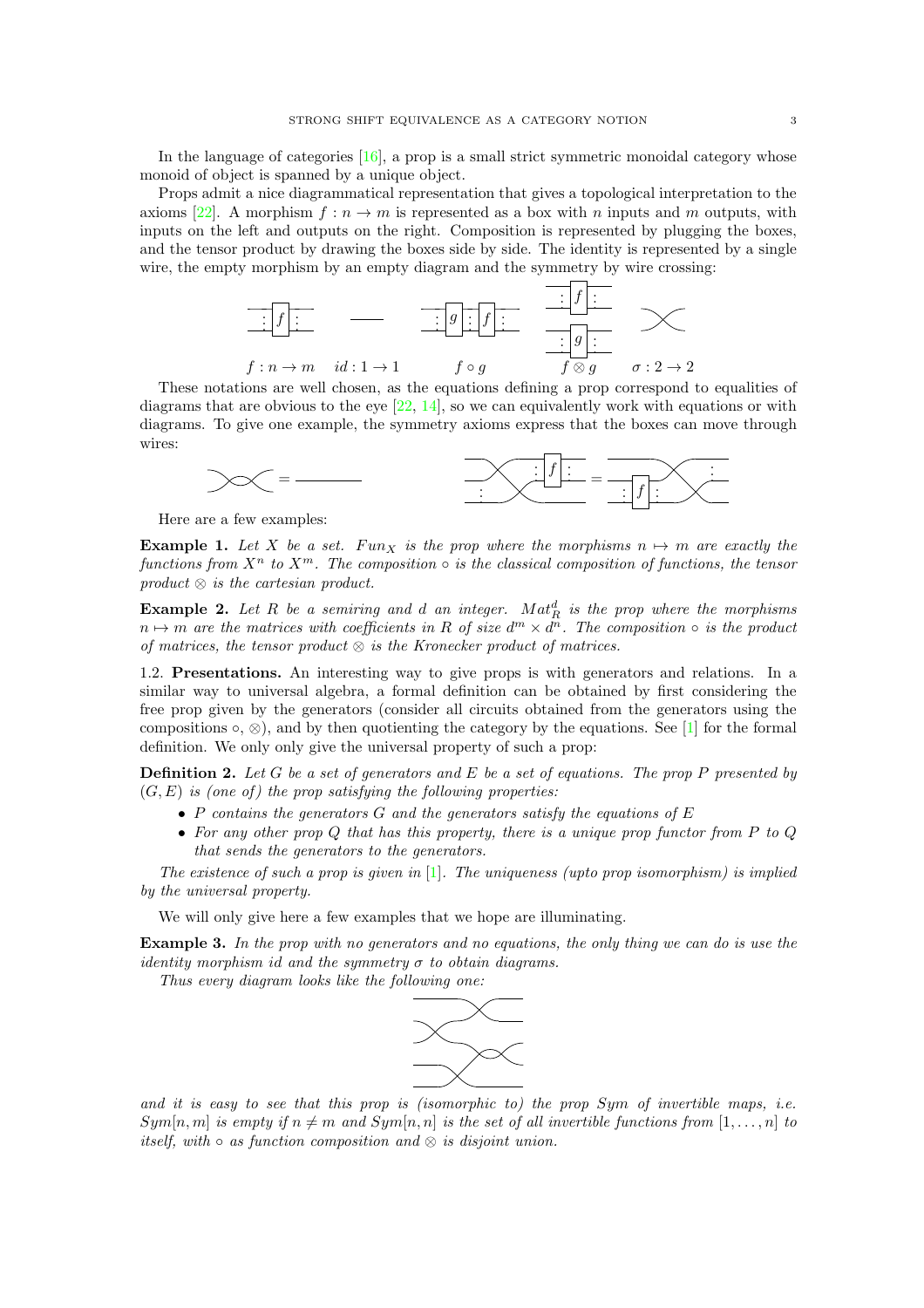**Example 4.** Consider the prop with two generators  $\mu: 2 \to 1$  and  $\eta: 0 \to 1$  that satisfy the equations:  $\mu \circ (\eta \otimes id) = \mu \circ (id \otimes \eta) = id$ ,  $\mu \circ (\mu \otimes id) = \mu \circ (id \otimes \mu)$  and  $\mu \circ \sigma = \mu$ . If we depict the generators as  $\rightarrow \rightarrow$  and  $\rightarrow$  , the equations become:

 $\bigotimes_{i=1}^n \mathbb{Z}^i = \bigotimes_{i=1}^n \mathbb{Z}^i = \bigotimes_{i=1}^n \mathbb{Z}^i = \bigotimes_{i=1}^n \mathbb{Z}^i = \bigotimes_{i=1}^n \mathbb{Z}^i = \bigotimes_{i=1}^n \mathbb{Z}^i = \bigotimes_{i=1}^n \mathbb{Z}^i = \bigotimes_{i=1}^n \mathbb{Z}^i = \bigotimes_{i=1}^n \mathbb{Z}^i = \bigotimes_{i=1}^n \mathbb{Z}^i = \bigotimes_{i=1}^n \mathbb{Z}^i =$ 

Using the first equation, one can "define" a generalized version of the diamond of type  $k \to 1$ inputs by composing  $k-1$  diamonds  $2 \rightarrow 1$ . The first equation essentially states that the order of composition is irrelevant.

Now it can be proven easily that every morphism can be represented by a diagram of the following form:



It is then easy to see that what we obtain is the prop Fun where  $Fun[n,m]$  is the set of all functions from  $[1, \ldots, n]$  to  $[1, \ldots, m]$ , with  $\circ$  as function composition and  $\otimes$  is disjoint union. The picture above represents in particular the function from  $[1, 2, 3, 4, 5, 6]$  to  $[1, 2, 3, 4, 5]$  given by  $1 \mapsto 2 \quad 2 \mapsto 5 \quad 3 \mapsto 5 \quad 4 \mapsto 2 \quad 5 \mapsto 2 \quad 6 \mapsto 3.$ 

Now, to prefigure what we will be doing later on, remark that the equations satisfied by  $\mu$ and  $\eta$  are exactly the equations of a commutative monoid. This means that the diagrams of the prop  $Fun$  can be interpreted (i.e., there is a functor) in any prop that contains two morphisms satisfying the monoid equations (this is of course by the universal property of a prop given by generators and relations).

As an example, remember the prop  $Fun_X$ , the prop where the morphisms  $n \mapsto m$  are exactly the functions from  $X^n$  to  $X^m$ , in the particular case  $X = \mathbb{R}$ . This prop contains a morphism  $\mu:\mathbb{R}^2\to\mathbb{R}$  defined by  $\mu(x,y)=x+y$  and a morphism  $\eta:\mathbb{R}^0\to\mathbb{R}$  (a constant) define by  $\eta=0$ and these two morphism satisfy the monoid equations. This means every diagram in the prop Fun can be interpreted in the prop  $Fun_X$ . The previous diagram will correspond to the map from  $\mathbb{R}^6 \to \mathbb{R}^5$  defined by  $(x_1, x_2, x_3, x_4, x_5, x_6) \mapsto (0, x_1 + x_4 + x_5, x_6, 0, x_2 + x_3)$ 

In the case where we start from a prop with a complicated set of generators of equations, we can use this method to transform diagrams in a prop we do not understand into diagrams in a prop we do understand. This might be used for example to prove that two different diagrams are nonequal (interpret the diagrams in another prop in which it is clear that they are nonequal) and will be the focus of the last section.

The most important example of a finitely presented prop is the following one, on which we will base all works in this paper:

Definition 3. The prop MAT is the prop with the following presentation:

- 4 generators  $\mu: 2 \to 1$ ,  $\eta: 0 \to 1$ ,  $\Delta: 1 \to 2$ ,  $\epsilon: 1 \to 0$  and
- 10 equations:

$$
\mu \circ (\eta \otimes id) = \mu \circ (id \otimes \eta) = id \quad \mu \circ (\mu \otimes id) = \mu \circ (id \otimes \mu) \qquad \mu \circ \sigma = \mu
$$
  
\n
$$
(\epsilon \otimes id) \circ \Delta = (id \otimes \epsilon) \circ \Delta = id \quad (\Delta \otimes id) \circ \Delta = (id \otimes \Delta) \circ \Delta \qquad \sigma \circ \Delta = \Delta
$$
  
\n
$$
\Delta \circ \eta = \eta \otimes \eta \qquad \epsilon \circ \mu = \epsilon \otimes \epsilon \qquad (\mu \otimes \mu) \circ (id \otimes \sigma \otimes id) \circ (\Delta \otimes \Delta) = \Delta \circ \mu
$$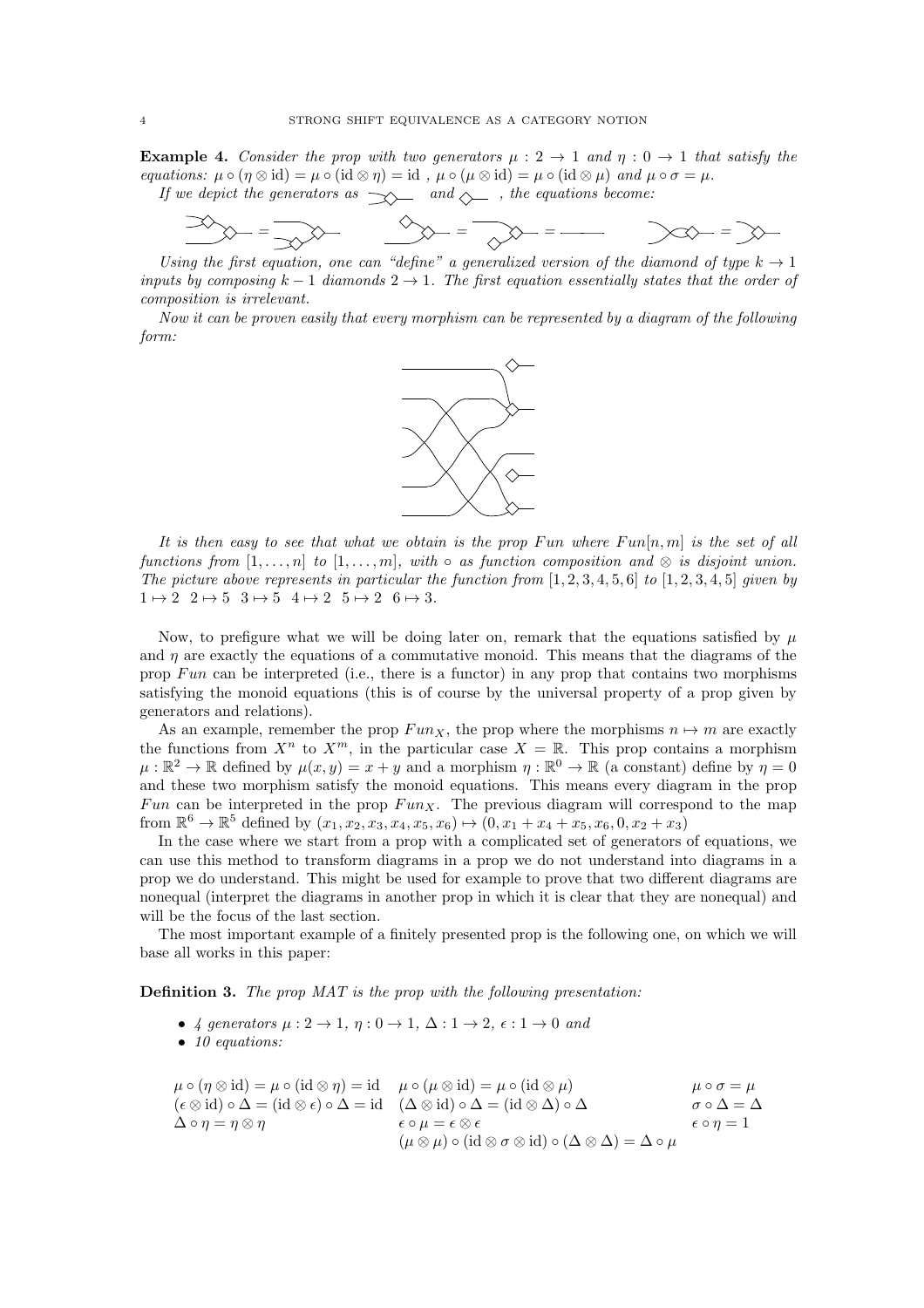



The first three equations are the monoid equations we saw before, the next three equations are comonoid equations (dual of monoid equations). The last four equations are called the bigebra/bialgebra/bimonoid equations.

With the first equations, we may define as previously white diamonds of type  $k \to 1$  and black diamonds of type  $1 \rightarrow k$ . The last four equations are essentially commuting equations, saying that when we want to do a black and a white operation, the order of the operation doesn't matter.

With these ten equations, it is easy to see that any diagram can be put in the following form: first white diamonds, then a permutation, then black diamonds, as in the following example:



One can then prove, using the bialgebra rules, the following result:

**Proposition 1.** The prop MAT is (isomorphic to) the prop  $M_{\star,\star}(\mathbb{Z}_+)$ , the prop of matrices with nonnegative coefficients. Specifically  $MAT[n, m] = M_{m,n}(\mathbb{Z}_+)$  is the set of matrices over  $\mathbb{Z}_+$  of size  $m \times n$ , with  $\circ$  the product of matrices and  $\otimes$  the direct sum :  $A \otimes B =$  $\begin{pmatrix} A & 0 \end{pmatrix}$  $\overline{ }$ 

This proposition was probably proven first in [21], but is somewhat considered folklore. The

 $0 \quad B$ 

| preceding example corresponds to the matrix $\begin{pmatrix} 0 & 1 & 0 & 0 & 1 \\ 0 & 0 & 0 & 0 & 0 \\ 0 & 0 & 0 & 0 & 1 \\ 0 & 2 & 1 & 0 & 0 \end{pmatrix}$ . |  |  |  |  |  |
|----------------------------------------------------------------------------------------------------------------------------------------------------------------|--|--|--|--|--|
|                                                                                                                                                                |  |  |  |  |  |
|                                                                                                                                                                |  |  |  |  |  |

This correspondence makes it easy to represent linear algebra equations by diagrams. The interested reader is urged to read the thesis by Zanasi [26], and the [blog of Pawel Sobocinski](https://graphicallinearalgebra.net/) on this particular subject.

There is another way to see this prop: morphisms are *bipartite graphs* (with inputs on the left, and outputs on the right), composition plugs the inputs of the first graph into the outputs of the second graph, deleting the internal vertices by bursting them into edges.

This structure of monoid/comonoid with a bigebra law can be found in many domains of mathematics. One particularly important example is in  $Fun_X$ : one can take for  $\mu$  and  $\eta$  a monoid on X, and for  $\Delta/\epsilon$  the copy comonoid:  $\Delta(x) = (x, x)$  (so the black diamond copies its input) and  $\epsilon$  is the only function with codomain 1 ( $\epsilon$  forgets its input). The bigebra law then states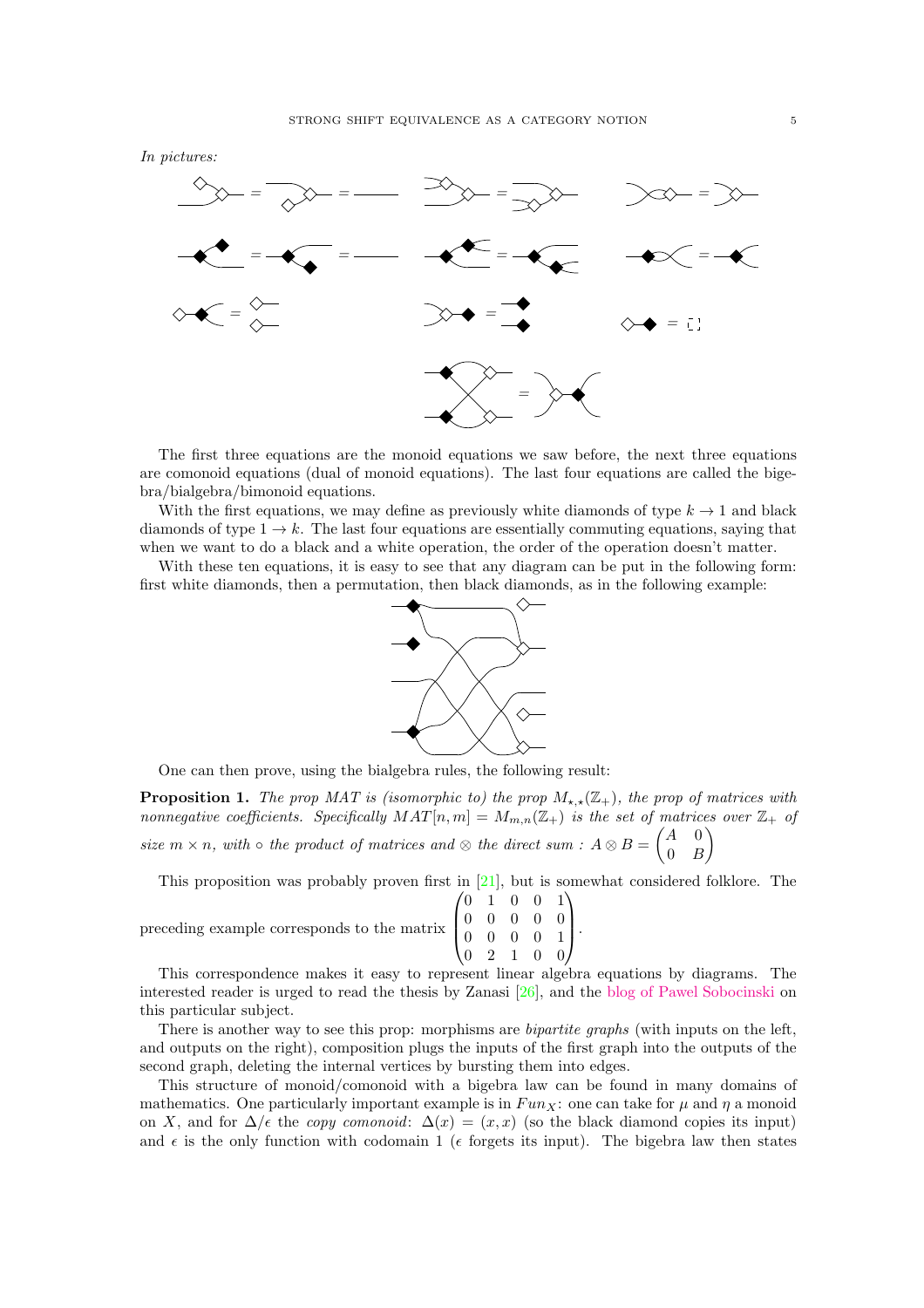the following: Supposons you want to do the product (for the monoid) of two inputs  $x, y$  then duplicate the result. Then you can alternatively duplicate the outputs (to obtain two copies of  $x$ , and two copies of  $y$ ), then do the initial product twice.

The reader fluent in prop and category theory will probably expect the article to proceed to *Hopf algebras*, the canonical way to be able to matrices in  $\mathbb{Z}$ . This article goes however in a different direction. First, we will deal with matrices in  $\mathbb{Z}_+[t]$ . For this we need to add a generator to code our new coefficient  $t$ . This can be done in the following way:

Proposition 2. Consider the prop that contains the same generators and equations as before, with an additional generator  $h: 1 \rightarrow 1$  that satifies the following equations:

$$
h \circ \mu = \mu \circ (h \otimes h) \qquad h \circ \eta = \eta
$$
  

$$
(h \otimes h) \circ \Delta = \Delta \circ h \qquad \epsilon \circ h = \epsilon
$$

In pictures:

$$
\begin{aligned}\n\text{A} \text{A} \text{B} &= \frac{-\text{A}}{-\text{A}} \text{A} \text{A} \\
\text{A} \text{B} &= -\text{A} \text{A} \text{A} \\
\text{A} \text{C} &= -\text{A} \text{A} \text{A} \\
\text{A} \text{C} &= -\text{A} \text{A} \text{A} \\
\text{A} \text{C} &= -\text{A} \text{A} \text{A} \\
\text{A} \text{D} &= -\text{A} \text{A} \\
\text{A} \text{D} &= -\text{A} \text{A} \\
\text{A} \text{D} &= -\text{A} \text{A} \\
\text{A} \text{D} &= -\text{A} \text{A} \\
\text{A} \text{D} &= -\text{A} \text{A} \\
\text{A} \text{D} &= -\text{A} \text{A} \\
\text{A} \text{D} &= -\text{A} \text{A} \\
\text{A} \text{D} &= -\text{A} \text{A} \\
\text{A} \text{D} &= -\text{A} \text{A} \\
\text{A} \text{D} &= -\text{A} \text{A} \\
\text{A} \text{D} &= -\text{A} \text{A} \\
\text{A} \text{D} &= -\text{A} \text{A} \\
\text{A} \text{D} &= -\text{A} \text{A} \\
\text{A} \text{D} &= -\text{A} \text{A} \\
\text{A} \text{D} &= -\text{A} \text{A} \\
\text{A} \text{D} &= -\text{A} \text{A} \\
\text{A} \text{D} &= -\text{A} \text{A} \\
\text{A} \text{D} &= -\text{A} \text{A} \\
\text{A} \text{D} &= -\text{A} \text{A} \\
\text{A} \text{D} &= -\text{A} \text{A} \\
\text{A} \text{D} &= -\text{A} \text{A} \\
\text{A} \text{D} &= -\text{A} \text{A} \\
\text{A} \text{D} &=
$$

This prop is exactly the prop  $M_{\star,\star}(\mathbb{Z}_+[t])$ , the prop of matrices with coefficients in  $\mathbb{Z}_+[t]$ 

As an example, the following diagram:



 $\text{correspond to the matrix}$  $0 \t t^2 + t \t 1 \t 0 \t 0$ 

 $\sqrt{ }$ 

essentially similar to the previous proposition.

We finish this section by a few examples and questions that are actually not used in the following, but might interest the reader coming from symbolic dynamics and/or computability theory

Example 5. Consider the prop with two generators linked by the following equations:

$$
\text{max}=\frac{1}{1-\epsilon}
$$

Then one can prove easily that the morphisms  $1 \rightarrow 1$  of this prop corresponds exactly to Thompson's group V  $[8]$ . This will be immediate for the reader familiar with this family of groups as the pictures we obtained here are very similar to the diagrams used to express elements of the group, see  $[2]$ .

 $\left\langle x\right\rangle =$   $=$   $-$ 

There is also a notion of a pro, which is a prop without the symmetry  $\sigma$ . If we delete the symmetry  $\sigma$  from the definition, then one can see that the morphisms  $1 \rightarrow 1$  of this pro now corresponds exactly to Thompson's group F.

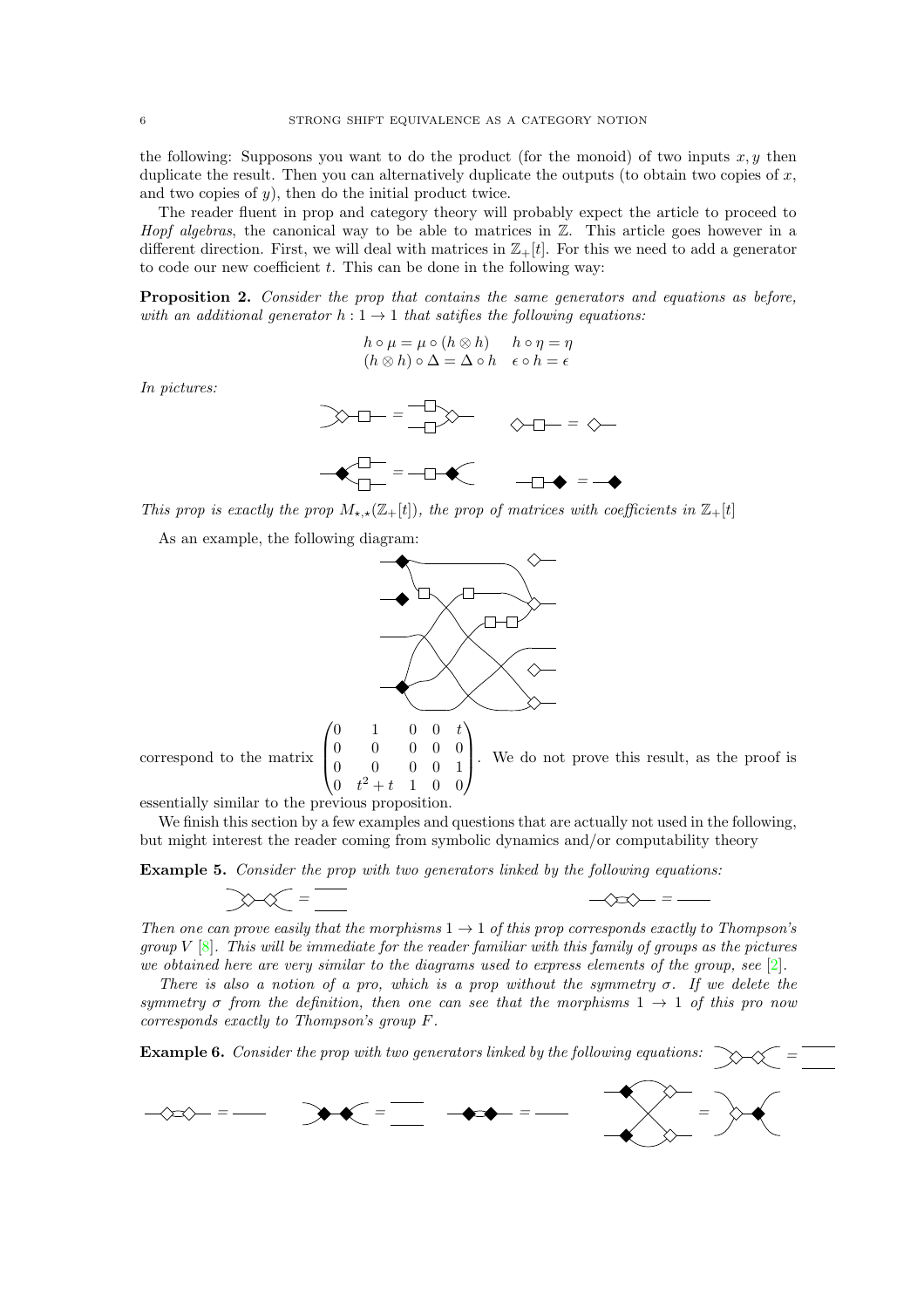Then one can prove that the morphisms  $1 \rightarrow 1$  of this prop corresponds exactly to the invertible generalized shift maps of Moore  $[19]$  over an alphabet of size 2 (or of Thompson's group 2V). Equivalently, one can think of morphism  $n \to m$  as an atomic movement of a reversible one-tape Turing machine on an alphabet of size 2. The n different inputs correspond to the n possible initial state of the Turing machine, and the m output of the state at the next step (usually we take  $m = n$ ).

The idea is to consider the generators as acting on two binfinite stacks of symbols 0 and 1. The white symbols correspond respectively to the push and pop operations on the first stack. The pop operation splits the input into two different futures: the future where the symbol that was popped is a 0 (say, taking the wire on top), and the future where the symbol that was popped is a 1 (taking the wire on the bottom).

Using two stacks, one can simulate a Turing machine. It is then an exercise to code the "shift" operation by using one pop on one stack and one push on the other stack.

**Remark 1.** Let  $M$  be a finitely presented monoid. Then is it easy to find a prop s.t. the morphisms  $1 \rightarrow 1$  of the prop corresponds with the monoid M: just put one generator of the prop per generator of the monoid, and one equation in the prop per equation of the monoid.

Conversely, is it always true that the  $1 \rightarrow 1$  morphisms of a finitely presented prop form a finitely presented monoid ? It is obvious that they form a recursively presented monoid.

More generally, consider a prop with a finite number of generators, and a recursive set of equations. Can we always reduce the set of equations to a finite one, at the price of adding some generators and only considering the "subprop" generated by the original generators ? This is the equivalent of the Higman embedding theorems for groups, and an open question asked by Lawvere.

## 2. Traced props

2.1. Introduction and statements of the theorems. From the time they were given birth, every computer scientist that sees circuits has only one natural urge: to plug some output back to an input, which would lead to a feedback loop, or to fixed point, depending on the context. From the point of view of category theory, this action is called tracing.

We will now consider traced props, which are props with an additional operator(s): the trace. Intuitively, the operator  $tr_k$  (trace k) is plugging the k first outputs into the k first inputs. This operator will be represented graphically as follows:



The dashed rectangle represents on which morphism the trace is applied. Once the equations of a traced prop are given, it will no longer be essential to represent this dashed rectangle, as all ways of understanding the diagram will give the same morphism:

Definition 4 (traced prop). A traced prop is a prop that contains an operator tr that transforms a morphism  $m + 1 \rightarrow n + 1$  into a morphism  $m \rightarrow n$  and that satifies the following five equations, where  $tr_p$  represents the p-th iterate of the operator (with  $tr_0(f) = f$ ).

- Tightening:  $tr((id \otimes g) \circ f \circ (id \otimes h)) = g \circ tr(f) \circ h$
- *Yanking:tr*  $(\sigma) = id$
- Sliding: $tr_m(f \circ (g \otimes id^{\otimes p})) = tr_n((g \otimes id^{\otimes q}) \circ f)$  for  $f : p + m \to q + n$  and  $g : n \to m$
- Strength: $tr(f \otimes g) = tr(f) \otimes g$

In pictures: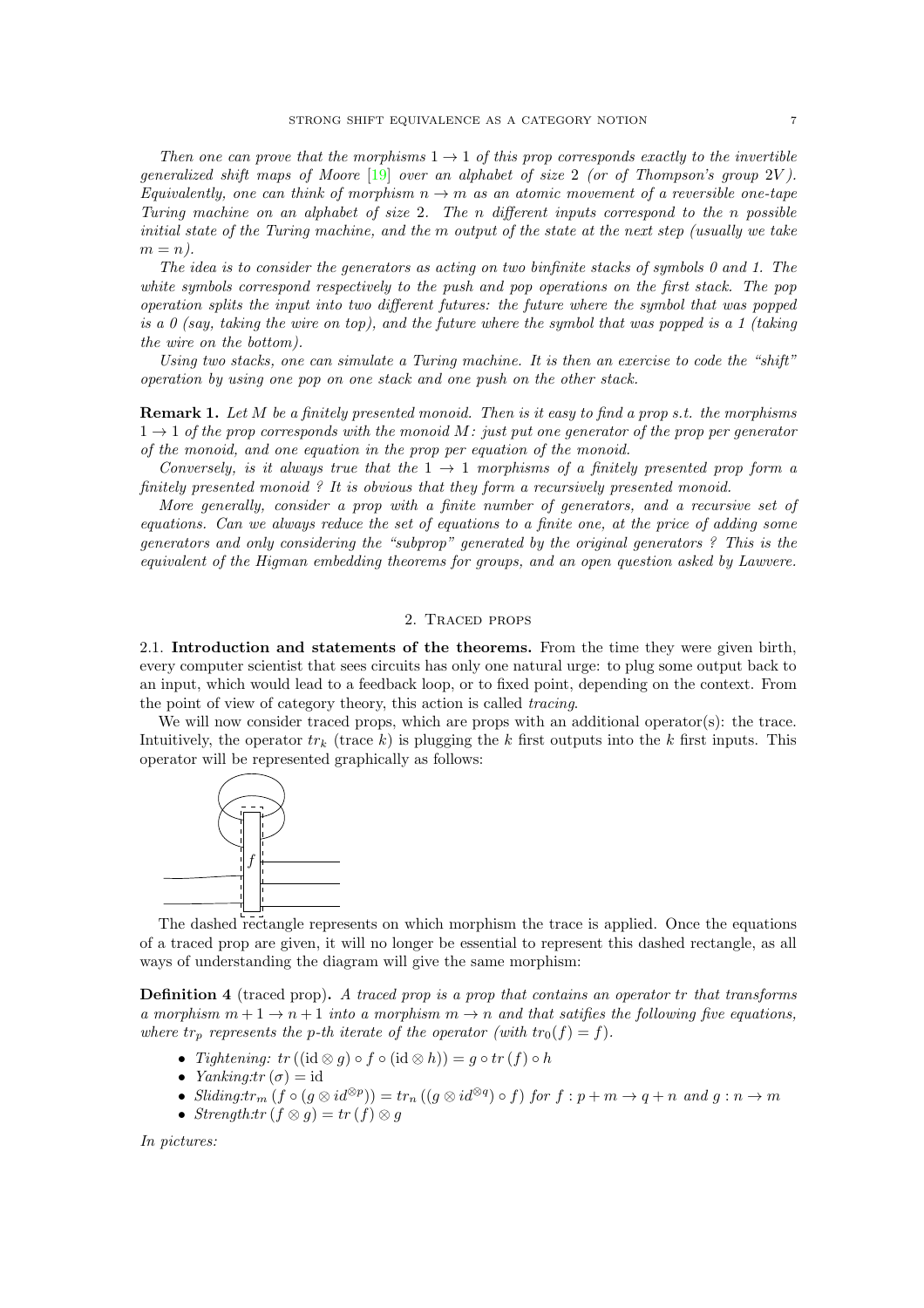

A traced prop functor F is a prop functor that preserves the trace:  $tr F(f) = F(tr f)$ 

We now will be interested in presentations of traced props. The definition of a traced prop given by generators and equations is similar to Definition 2, by replacing props and prop functors by traced prop and prop functors.

Another way of defining it is by first looking at the prop given by generators and equations, and then adding the trace:

**Definition 5.** Let P be a prop. The traced completion  $\widehat{P}$  of P is a prop s.t.

- $\bullet$   $\widehat{P}$  is traced.
- There is a prop functor  $\iota : P \to \widehat{P}$ .
- For any other prop  $(Q, \eta)$  with the same properties, there is a unique traced prop functor G from  $\widehat{P}$  to Q s.t.  $G_l = \eta$

By the universal property of the definition, it is easy to see that the traced completion is unique up to isomorphism. It is less clear that it exists, and we will construct explicitely the traced completion of a prop in the next section.

It is important to note that  $\iota$  is in general not an embedding of P into  $\widehat{P}$ , i.e., it is not always injective.

Our goal now is to add traces to matrices. Consider the prop  $M_{\star,\star}(\mathbb{Z}_+)$  of definition 3, i.e. the prop of matrices with noninteger coefficients. As explained, the morphisms of this prop can also be seen as bipartite graphs. Now consider the traced prop given by the same axioms, and in particular the morphisms  $0 \rightarrow 0$  of this prop, i.e. morphisms with no input and no output. They are clearly obtained by plugging the outputs of some bipartite graph back into its inputs, so that all vertices are not "internal vertices" and there are no inputs/output vertices.

An example is illustrated in Figure 1. We start from a matrix  $M(1(a))$ , and represent it in the prop using a diagram  $(1.(b))$ . Now we trace the diagram by plugging inputs into outputs  $(1.(c))$ . By identifying both extremities that are joined together, one can see we just obtained a fancy way of representing the multigraph  $(1.(d))$ , i.e. the graph whose adjacency matrix is exactly M.

Therefore, to each matrix M of nonnegative integers, one can associate a morphism (called  $\tilde{M}$ in the next definition) with no inputs and outputs in  $\tilde{M}_{\star,\star}(\mathbb{Z})$ , which looks visually like the graph whose adjacency matrix is M.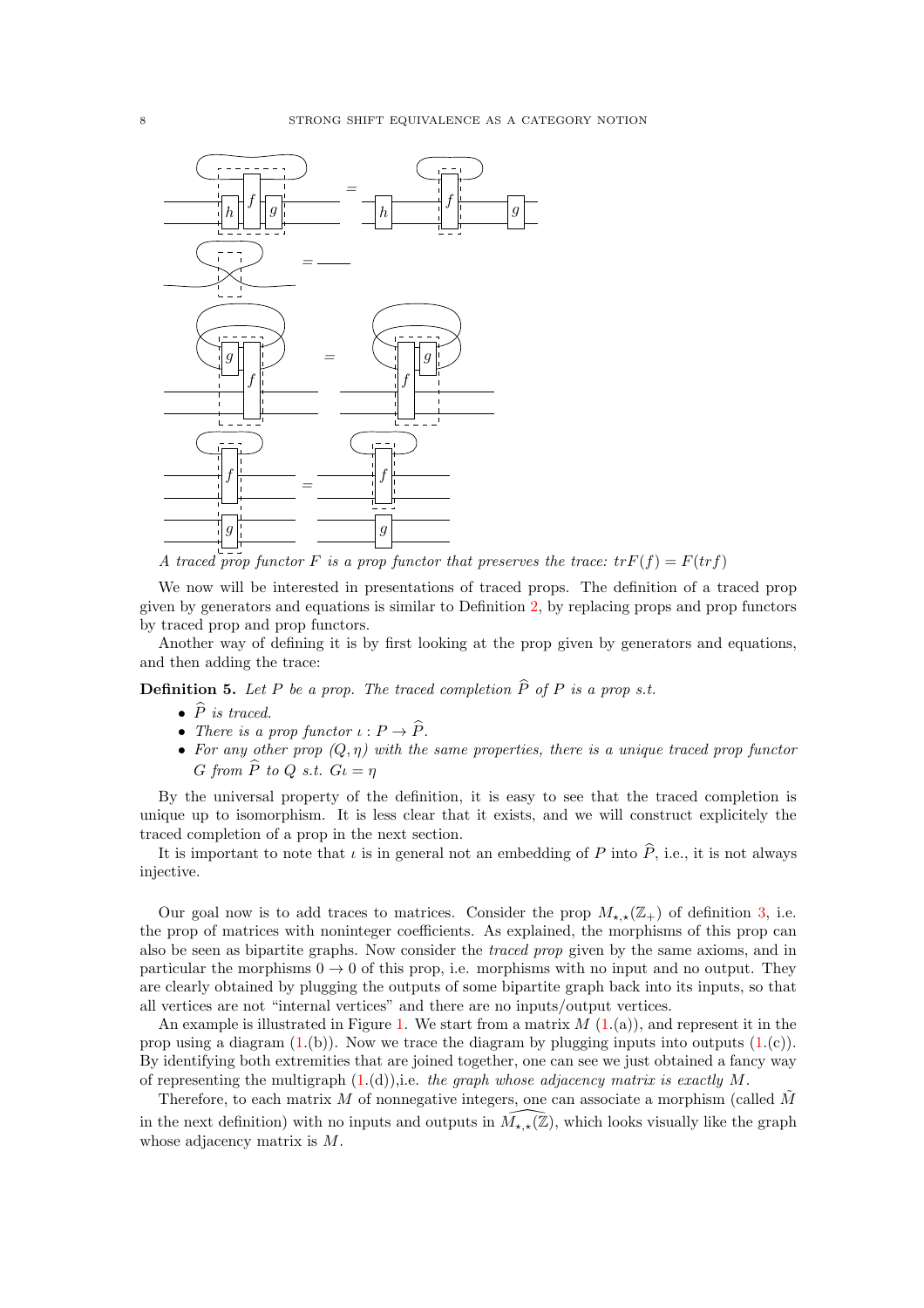STRONG SHIFT EQUIVALENCE AS A CATEGORY NOTION 9



FIGURE 1. From a matrix to a graph, using diagrams.

However our new prop has relations, which means that some of these square matrices actually represent the same morphism in this prop. When are two matrices/graphs equal exactly?

**Theorem 1.** Let  $\widehat{M_{\star,\star}(\mathbb{Z})}$  be a traced completion of the prop  $M_{\star,\star}(\mathbb{Z})$  of Definition 3.

To any square matrix M of  $M_{\star,\star}(\mathbb{Z})$  of size n, we associate a  $0 \to 0$  morphism  $\tilde{M}$  of  $\widehat{M_{\star,\star}(\mathbb{Z})}$ by tracing everything, i.e.  $\tilde{M} = tr_n(\iota(M)).$ 

Let M, N two square matrices, possibly of different size. Then  $\tilde{M}$  and  $\tilde{N}$  represent the same morphism exactly when M and N are flow-equivalent.

Flow equivalence  $[20]$  is a relation on graphs (equivalently on square matrices of nonnegative integers) used in symbolic dynamics. The definition will be given later on.

This theorem is already present in the work of Hillman [13], although its use has never been investigated thoroughly. Here we make it more precise.

Before proving the theorem and giving applications, we will do the same work with the prop of Proposition 2. Here we are able to represent matrices in  $\mathbb{Z}_+[t]$ . There are harder to represents as graphs, unless one starts labelling the edges with elements of  $\mathbb{Z}_+[t]$ . However, if all coefficients of the matrix are integer multiples of  $t$ , then we can also see them as graphs.

**Theorem 2.** Let  $M_{\star,\star}(\mathbb{Z}_+[t])$  be a traced completion of the prop  $M_{\star,\star}(\mathbb{Z}_+[t])$  of Proposition 2. We use the same notation as the previous theorem.

Let M and N two square matrices with nonnegative integral coefficients. Then  $\widetilde{tM}$  and  $\widetilde{tN}$ represent the same morphism exactly when M and N are strong-shift equivalent.

Two matrices are strong-shift equivalent exactly when the graphs represents isomorphic subshifts  $[25]$ . As a consequence, this theorem essentially states that (a) deciding the theory of strong-shift equivalence, equivalently deciding whether two graphs represents isomorphic subshifts of finite type is exactly the same as (b) deciding which equalities are true in all models of traced bialgebras.

The remainder of this section is devoted to the proof of the two statements, and of the definitions of flow equivalence and strong-shift equivalence.

2.2. Understanding traced props. Suppose we already know quite well a prop given by generators and relations. How do we obtain the traced prop given by the same relations (i.e. the traced completion of the original prop) ? This is what we will do below.

We denote  $\sigma_{a,b}$ :  $a+b\rightarrow b+a$  the symmetry that on diagrams exchanges the first a wires and the last b wires.

**Proposition 3.** Let P be a prop. The traced completion  $\hat{P}$  of P is isomorphic to the following prop Q:

• Morphisms  $n \to m$  are equivalence classes for  $\sim$  of pairs  $(M, k)$  where  $M \in P[k+n, k+m]$ and k is an integer, where  $\sim$  is the smallest equivalence relation s.t.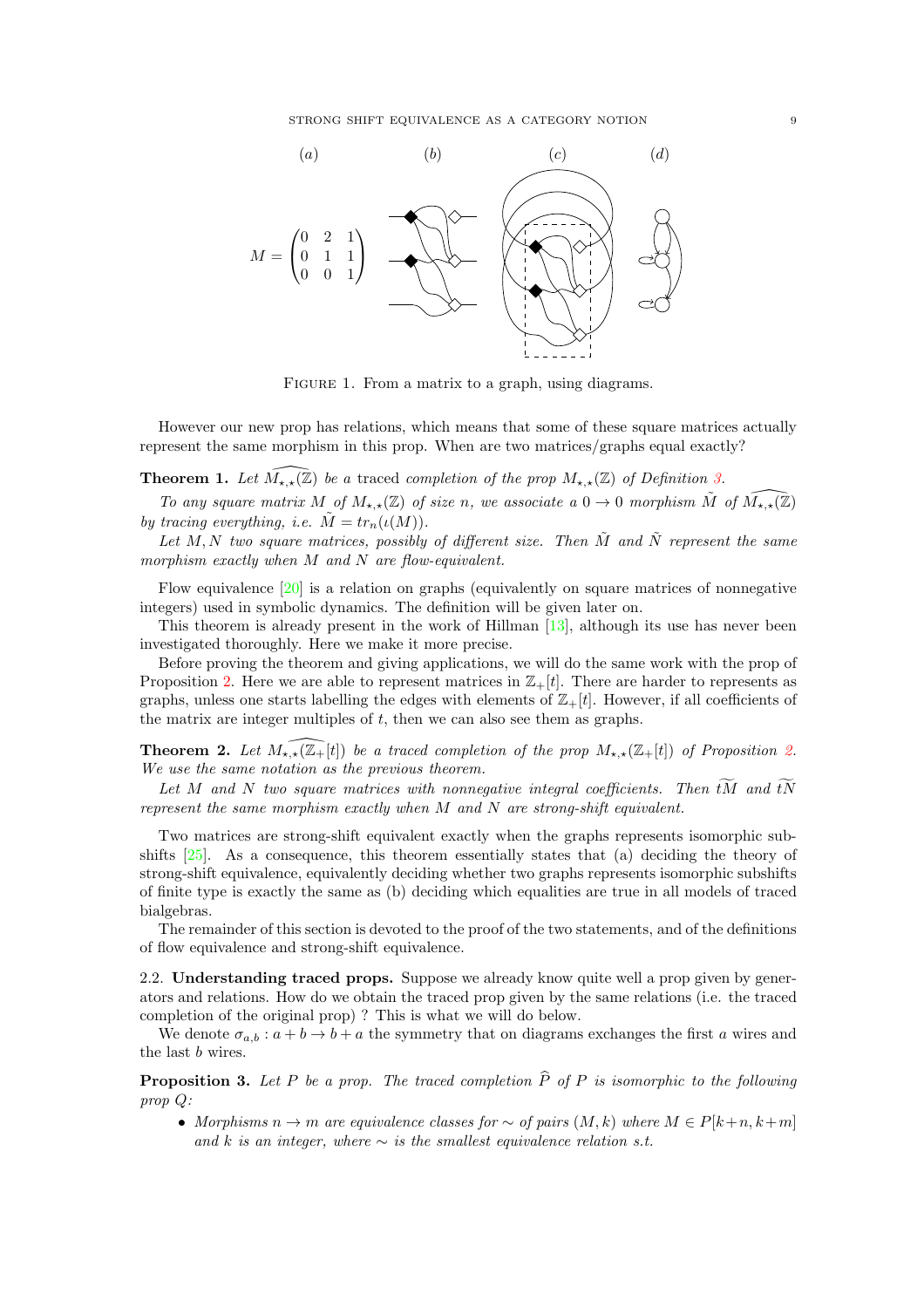$- ((g \otimes id^{\otimes m}) \circ M, q) \sim (M \circ (g \otimes id^{\otimes n}), p)$  where  $M : n + q \rightarrow m + p$  and  $g : p \rightarrow q$  $- (M, k) \sim ((id \otimes M) \circ (\sigma_{n,1} \otimes id^{\otimes m}), k + 1)$ 

To preverse ink, we will use  $[M, k]$  to denote the equivalence class that contains  $(M, k)$ .

- The composition of  $[M, p]$  and  $[N, q]$ , where  $M : p + m \rightarrow p + n$  and  $N : p + r \rightarrow p + m$  is  $[(N \otimes M) \circ (id^{\otimes q} \otimes \sigma_{m+q,r}), p+q+m]$
- The tensor product of  $[M, p]$  and  $[N, q]$ , where  $M : m + p \to n + p$  and  $N : m' + q \to n' + q$  $is \left[(id^{\otimes p} \otimes \sigma_{n,q} \otimes id^{\otimes n'}) \circ (N \otimes M) \circ (id^{\otimes p} \otimes \sigma_{m,q} \otimes id^{\otimes m'}) , p+q \right]$
- The trace of  $[M, k]$  is  $[M, k+1]$

The definition is a bit hard to digest, and will be easier to see graphically. We will picture pairs  $[M, k]$  as the diagram M with the first k wires dashed:

For simplicity, wires in the following diagrams may represent an arbitrary (possibly zero) number of wires

• The equivalence class on pairs is defined by the following rules (the second equation gives two different diagrammatic interpretations, depending on whether the wire to be permuted with the first wire is dashed or nondashed):



Proof. The main idea is that:

- Q is indeed a traced prop. In particular the two compositions are well defined. The proof is not interesting and given in appendix A
- The equations we took for defining the equivalence class, and the two products are the good one, as illustrated by the diagrammatic equations below.

Let  $\hat{P}$  be the traced completion of P. First, consider the subcategory R of  $\hat{P}$  consisting of all morphisms of the form  $Tr_k(u)$  for M a morphism of P. It is easy to see that R is actually a traced prop. By the universal property,  $R = \hat{P}$ , therefore all morphisms of  $\hat{P}$  can be written in the form  $Tr_k u(M)$  for M a morphism of P.

Let  $M$  be any morphism in a traced prop. All the following equations are true in any traced prop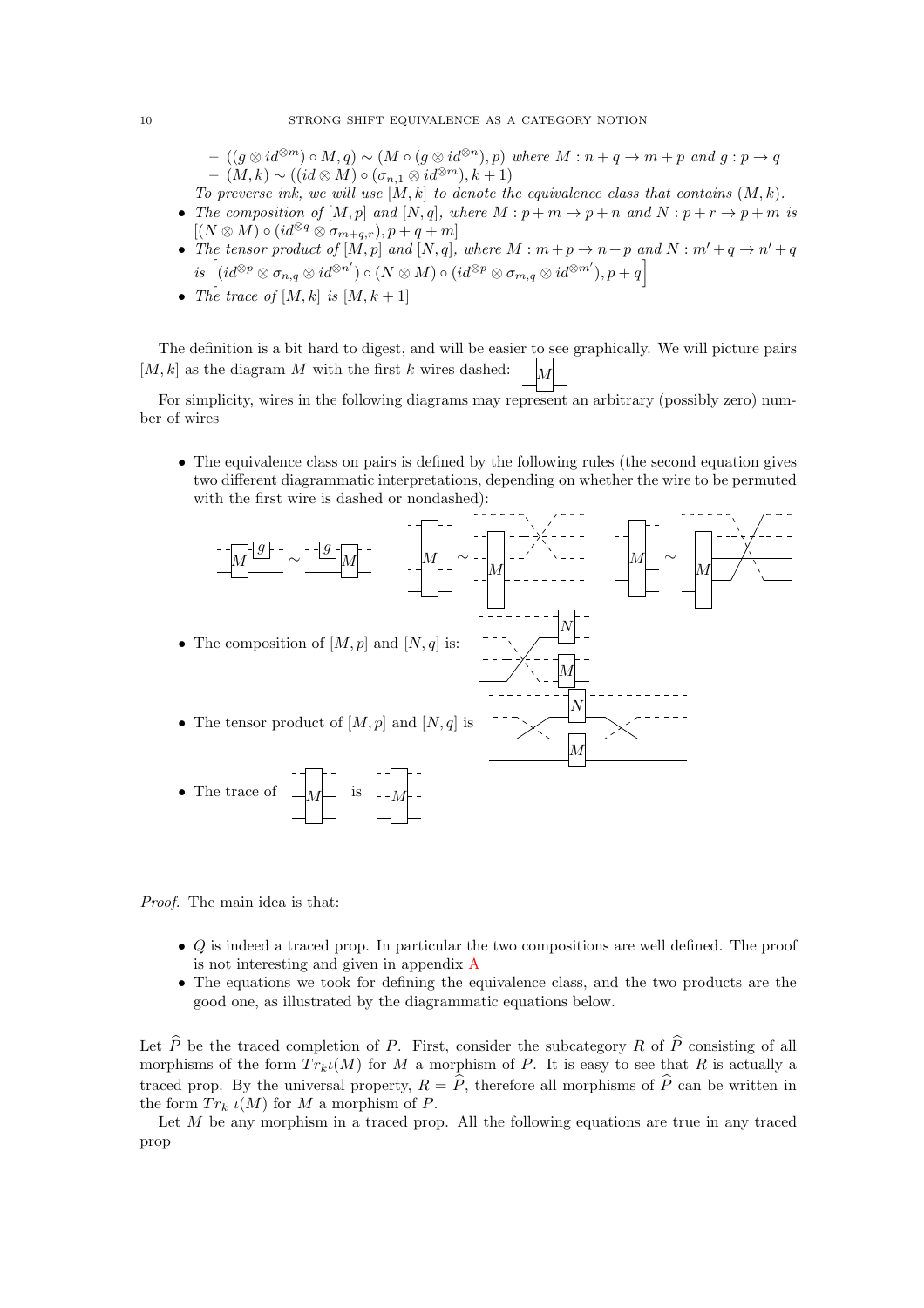

This implies that the map  $F : [M, k] \mapsto Tr_k \iota(M)$  from Q to  $\widehat{P}$  is well defined, and surjective. Now the following equations are true in any traced prop:



This implies (a) that the map  $M \mapsto M(0)$  is a prop functor from P and Q and (b) that  $F(AB) = F(A)F(B)$  and  $F(A \otimes B) = F(A) \otimes F(B)$ . Along with  $F(0) = 0$ ,  $F(id) = id$ ,  $F(\sigma) = \sigma$ and  $trF(f) = F(trf)$ , we obtain that F is actually a (surjective) traced prop functor from our prop  $Q$  to  $\widehat{P}$ .

Now by the universal property, we have another functor G from  $\hat{P}$  to Q, satisfying  $Gl(M)$  =  $[M, 0]$  for all morphisms M in P.

This implies that  $FG$  is the identity on  $\iota(M)$  and therefore that  $FG$  is the identity functor by the universal property of  $\widehat{P}$ . F is therefore surjective and injective, and therefore an isomorphism.  $\Box$ 

## 2.3. Flow equivalence and strong shift equivalence.

**Definition 6.** Let  $R$  be a semiring. We say that  $M$  and  $N$  are Parry-Sullivan-equivalent, for short PS-equivalent, in  $\mathcal R$  if  $M \simeq N$  where  $\simeq$  is the smallest equivalence relation s.t.:

- $RS \simeq RS$  for all (nonnecessarily square) matrices  $R, S$ . •  $\sqrt{a}$  $\overline{ }$ ≃  $\sqrt{ }$ 0 1  $A \quad 0$  $\setminus$  for all row vectors a.
	- A  $\mathbf{I}$ a 0

In the special case where  $\mathcal{R} = \mathbb{Z}_+$  we will say that M and N are flow-equivalent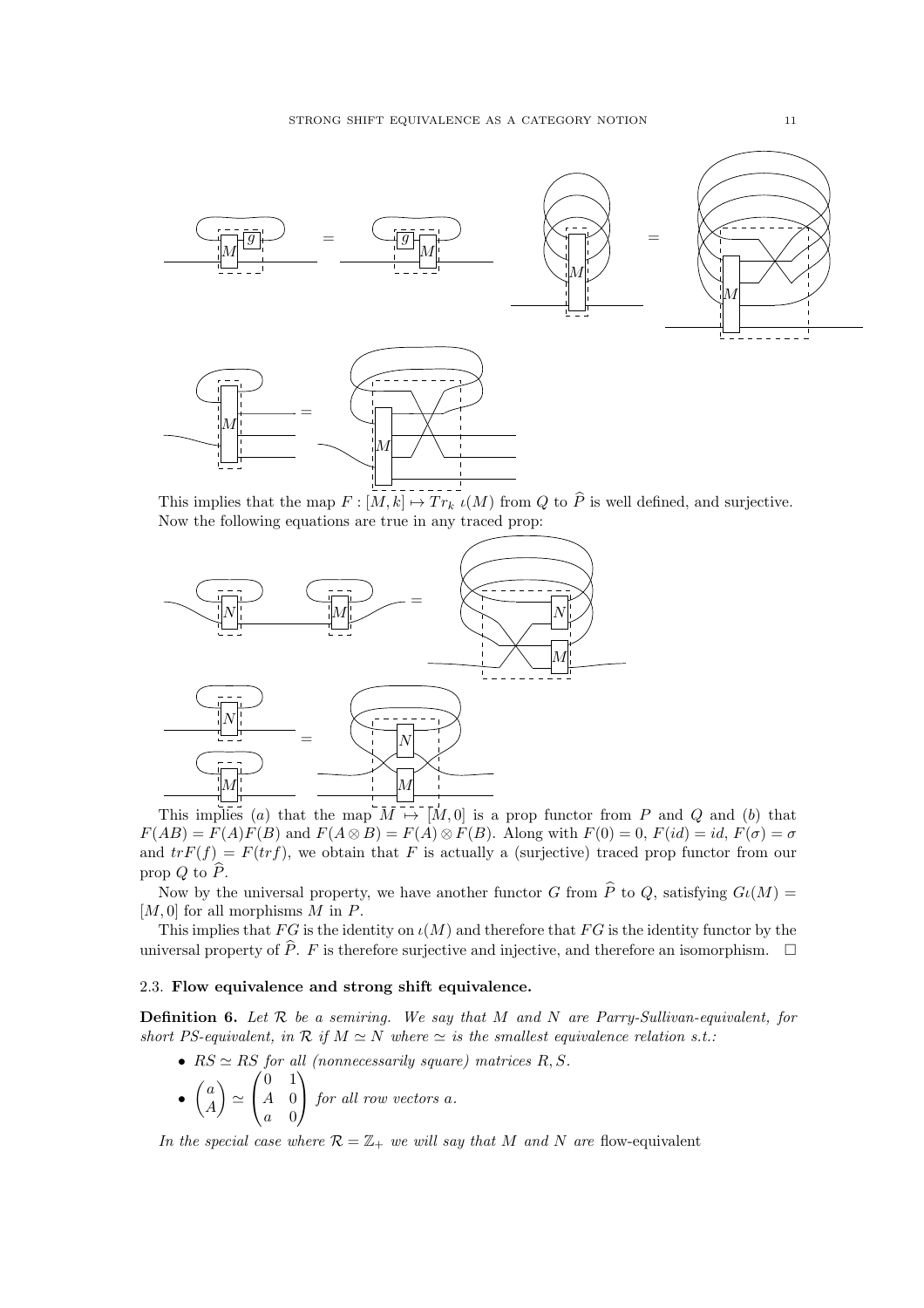This relation on matrices has only been formulated for the special case of  $\mathcal{R} = \mathbb{Z}_+$  by Parry and Sullivan [20].

**Corollary 1** (formal statement of Theorem 1). Suppose that  $P = M_{\star} \star (\mathcal{R})$  is the prop of matrices with coefficients in a semiring R.

Let M, N be two matrices of size  $n \times n$  and  $m \times m$  respectively. Then  $[M, n] = [N, m]$  in the traced completion of  $P$  iff  $M$  and  $N$  are  $PS$ -equivalent

It suffices to remark that the equation of  $\sim$  in Proposition 3 coincides with the equations of  $\simeq$ given above in the case where there are no inputs and outputs.

For the next theorem, we need :

**Definition 7.** Let  $\mathcal{R}$  be a semiring. We say that M and N are strong shift equivalent in  $\mathcal{R}$ if  $M \equiv N$  where  $\equiv$  is the smallest equivalence relation on matrices with coefficients in R s.t.  $RS \equiv SR$  for all (nonnecessarily square) matrices R, S with coefficients in R.

**Theorem 3.** Let  $M, N$  be two matrices with nonnegative integer coefficients.

Then tM and tN are PS-equivalent in the semiring  $\mathcal{R} = \mathbb{Z}_+ [t]$  iff M and N are strong shift equivalent in  $\mathbb{Z}_+$ .

*Proof.* First, it is clear that if M, N are strong shift equivalent in  $\mathbb{Z}_+$ , then tM and tN are strong shift equivalent, and therefore PS-equivalent, in  $\mathbb{Z}_{+}[t]$ .

For two matrices  $M, N \in \mathbb{Z}_+[t]$ , say that  $I - M$  and  $I - N$  are positive equivalent if there is a finite sequence of matrices  $M_1 \dots M_n \in \mathbb{Z}_+ [t]$  s.t

- $\bullet$   $M_1 = M$
- $\bullet$   $M_n = N$
- for all  $i \leq n$ , either  $I M_i$  is obtained from  $I M_{i-1}$  by a row/column operation<sup>3</sup> with coefficients in  $\mathbb{Z}_+[t]$ , or  $I-M_{i-1}$  is obtained from  $I-M_i$  by a row/column operation with coefficients in  $\mathbb{Z}_+[t]$ .

(Notice that  $I - M_i$  lives in  $\mathbb{Z}[t]$ , not in  $\mathbb{Z}_+[t]$ ).

By [7], M and N are strong shift equivalent in  $\mathbb{Z}_+$  iff  $I - tM$  and  $I - tN$  are positive equivalent. Therefore it suffices to prove that if M and N are PS-equivalent in  $\mathbb{Z}_+[t]$ , then  $I-M$  and  $I-N$ are positive equivalent.

Using the equations (4.5) to (4.8) of [7] for  $R, S \in \mathbb{Z}_+ [t]$  and the parameter t (in their paper) equal to 1, we obtain easily that  $I - RS$  and  $\begin{pmatrix} I & 0 \\ 0 & I - SR \end{pmatrix}$  are positive equivalent, from which it follows easily that  $I - RS$  and  $I - SR$  are positive equivalent.

Second, let  $M =$  $\sqrt{a}$ A  $\overline{ }$ . With a suitable choice of R and S, one can see that  $I - M$  is positive- $\sqrt{ }$ a 0  $\setminus$ 

equivalent to  $I - M'$  with  $M' =$  $\mathbf{I}$  $A \quad 0$ a 0 and therefore positive-equivalent to  $I - N$  where  $\begin{pmatrix} 0 & 1 \end{pmatrix}$ 

$$
N = \begin{pmatrix} 0 & 1 \\ A & 0 \\ a & 0 \end{pmatrix}
$$
, as  $I - M'$  is obtained from  $I - N$  by adding the last row to the first row.

Therefore PS-equivalence implies positive equivalence<sup>4</sup>.

**Corollary 2** (formal statement of Theorem 2). Suppose that  $P = M_{\star,\star}(\mathbb{Z}_+ [t])$  is the prop of matrices with coefficients in a semiring  $\mathbb{Z}_+[t]$ .

. В последните последните последните последните последните последните последните последните последните последн<br>В село в село в село в село в село в село в село в село в село в село в село в село в село в село в село в сел

 $3$ We include in row/column operations the ability to add one dimension to the matrix. The original article  $[7]$ does not use this property, as it deals with infinite matrices with finitely many nonzero coefficients. This is of course equivalent.

<sup>&</sup>lt;sup>4</sup>There is a generalization of positive-equivalence to any semiring included in some ring, and one can see easily that PS-equivalence always imply positive equivalence. In fact, these notions coincide for rings, but in a general semiring, positive equivalence do not imply PS-equivalence.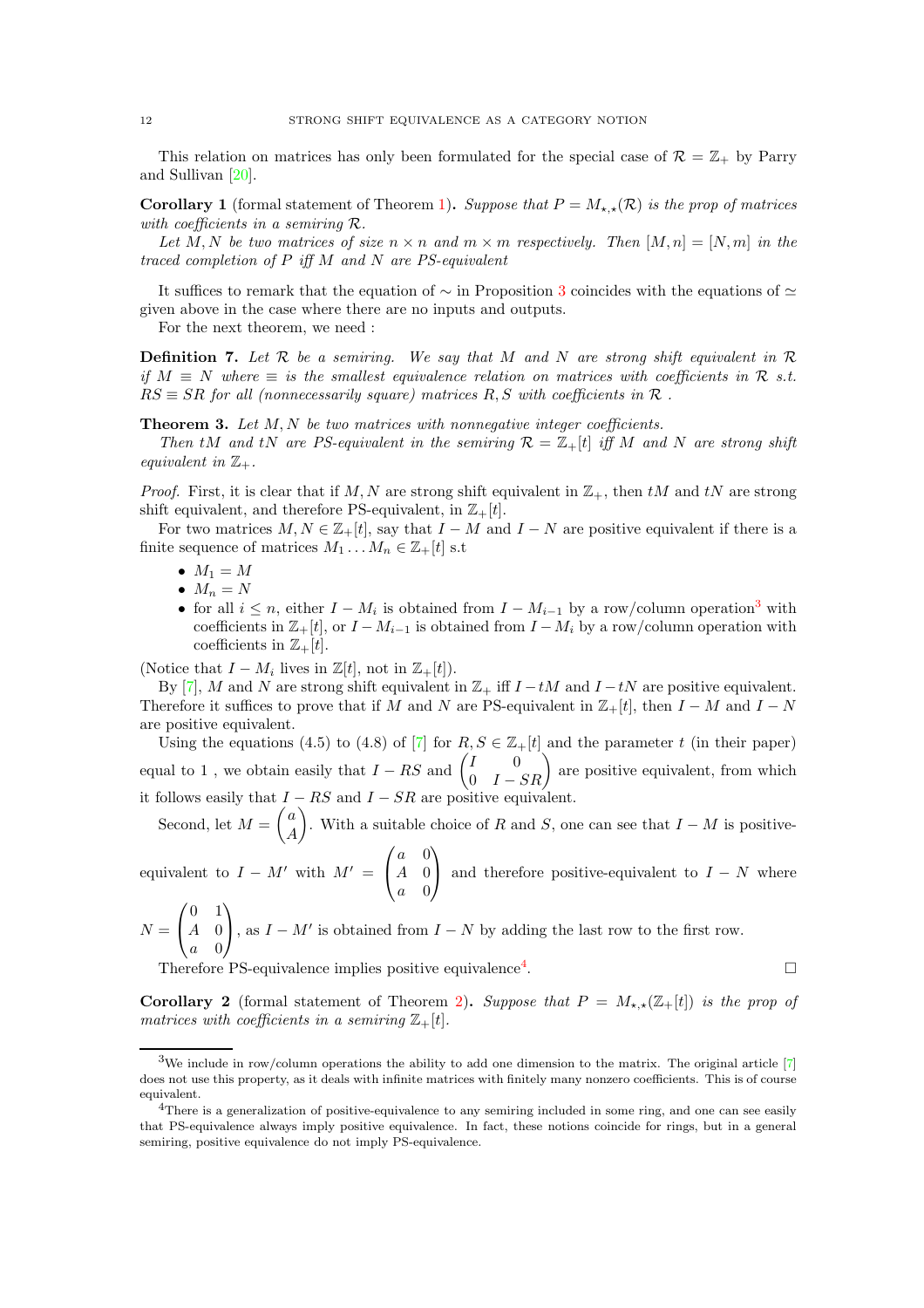

Figure 2. Some of the equations that should satisfy the black, white diamonds and the rectangle square in the category so that we can apply the whole procedure. Equations involving the morphisms  $0 \to 1$  and  $1 \to 0$  are not shown for simplicity. The full list is presented earlier in Definition 3 and Proposition 2

.



FIGURE 3. How a matrix is transformed into a diagram

Let M, N be two matrices with nonnegative integer coefficients of size  $n \times n$  and  $m \times m$  respectively. Then  $[tM, n] = [tN, m]$  in the traced completion of P iff M and N are strong shift equivalent.

### 3. Consequences and applications

Deciding strong shift equivalent is the main open problem of symbolic dynamics, and it is not clear that the new reformulation of the problem in terms of category theory would imply decidability or undecidability of the problem. However it can be used to obtain new invariants, or to recover in a natural way existing invariants. An invariant of strong shift equivalence is a quantity (a real number, a group...) associated to a matrix  $M$  s.t. two matrices that are strong shift equivalent have the same invariant. An invariant is never enough to prove that two matrices are strong shift equivalent, but a well chosen invariant might be used to prove that two matrices are not strong shift equivalent.

Here is our method to obtain new invariants. Consider a category  $\mathfrak C$  in the wild, which contains some mathematical items which satisfy the equations of Definition 3 and Proposition 2, and suppose the category is traced. For the ease of the reader, we have recapitulated the most important equations in Fig 2.

Then, in this case, given a square matrix  $M$  with nonnegative integer coefficients, one can associate to the matrix M a morphism  $\psi(M): 0 \to 0$  in this category C. The correspondance is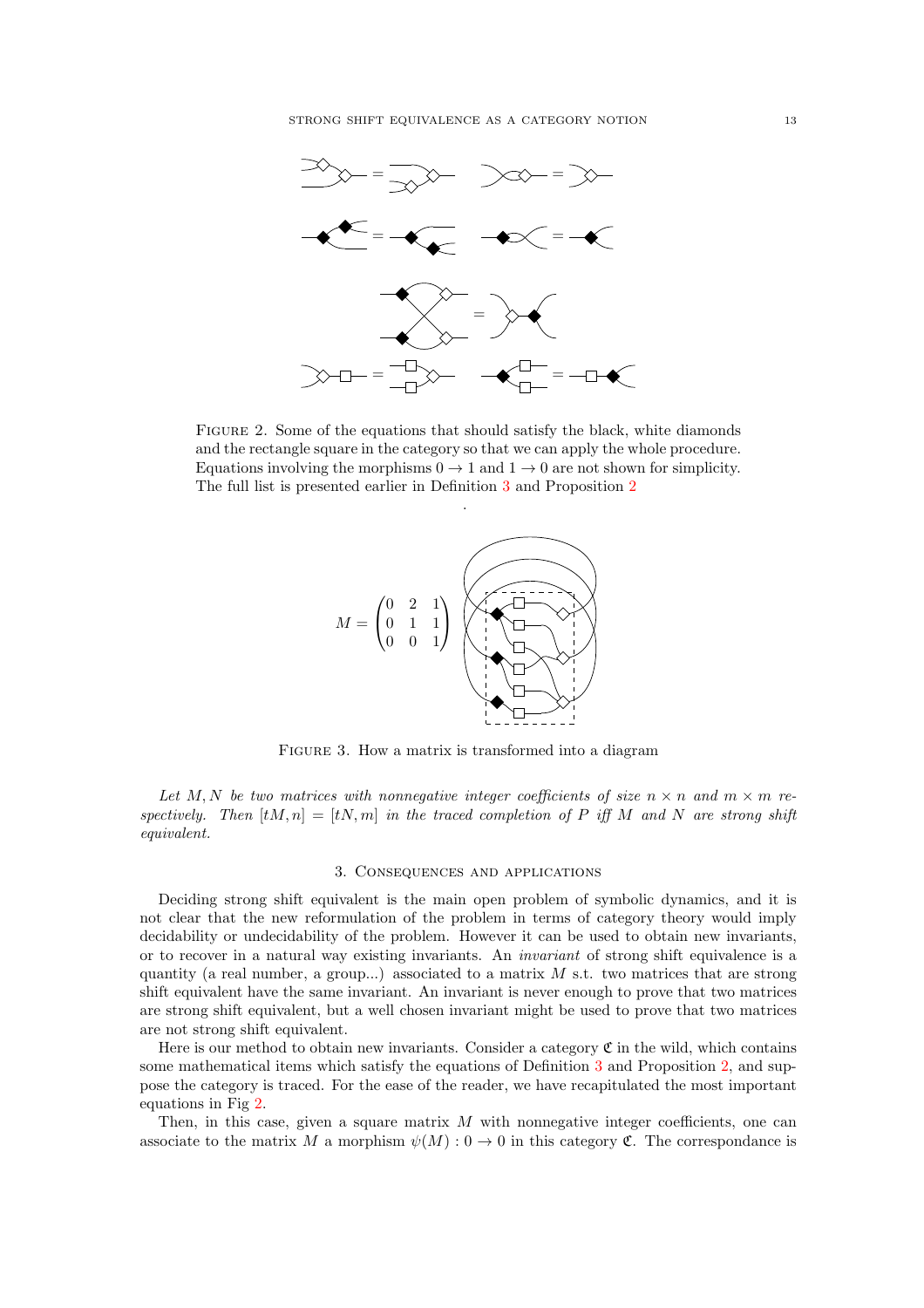given in Figure 3, where black diamonds with n outputs corresponds to a cascade of  $n - 1$  black diamonds with 2 outputs (same for white diamonds):

- Let  $M = (a_{ij})_{1 \le i,j \le n}$
- The diagram has exactly n black diamonds and n white diamonds, numbered from 1 to  $n$
- There are  $a_{ij}$  wires from the *i*-th black diamond to the *j*-th black diamond, each of them support a white rectangle.
- The output of the *i*-th white diamond is linked back to the input of the *i*-th black diamond.
- The new diagram is a diagram with no inputs and outputs that we call  $\psi(M)$ .

This can be done purely categorically without resorting to diagrams: As  $\mathfrak{C}$  is traced, and contain generators that satisfy all the equations of  $M_{\star,\star}(\mathbb{Z}_+[t])$ , by the universal property of  $M_{\star,\star}(\mathbb{Z}_+[t])$ there is a functor F from  $M_{\star,\star}(\overline{\mathbb{Z}_+}[t])$  to  $\mathfrak{C}$ . Then the  $0 \to 0$  morphism we are looking at is just  $\psi(M) = F(tr_n(\iota(tM))).$ 

From Theorem 2 we obtain that if M and N are strong shift equivalent, then  $\psi(M) = \psi(N)$ . In other words, we have developed a systematic way for obtaining invariants of strong shift equivalence. As Theorem 2 is an equivalence, we also have the guarantee that our approach is complete in the sense that in one specific category (namely  $\widehat{M_{\star,\star}(\mathbb{Z}_+[t])}$  itself), M and N are strong shift equivalent iff  $\psi(M) = \psi(N)$ .

Now, categories which contains (bicommutative) bialgebras do exist in the wild, and they are actually very well studied. The purpose of this section is now clear: we will look at well known examples of bialgebras, and see to which invariant  $\psi$  they correspond.

There are however two caveats: most of the known bialgebras are actually Hopf algebras. The additional structure of Hopf algebras intuitively gives the existence of a "negative wire" (the antipode) that can cancel a wire. This is bad in our case, as, when we interpret matrices in these categories, one would obtain invariants for strong shift equivalence in  $\mathbb{Z}$ , i.e. a weaker and more well known notion of equivalence. The second caveat is that most examples of bialgebras are actually not in traced categories.

It turns out that in many examples, one can transform the bialgebra to solve the second problem, with the added benefit that the bialgebra will not be a Hopf algebra.

We will give three examples. The first two examples are possibly the most well known examples of bialgebras. We will explain how these bialgebras give rise to some well known invariants of symbolic dynamics. The third one is not that well known, and was actually conceived with foresight.

3.1. Monoids. The first example starts from one of the easiest possible bialgebra.

Let  $(M, x)$  be a commutative monoid, with unit element 1. Consider the prop where arrows  $n \to m$  corresponds to arbitrary functions from  $\mathcal{M}^n \to \mathcal{M}^m$ , and consider inside this category the following functions:



It is easy to see that these functions satisfy the defining equations of 3, and in particular the fundamental bigebra equation:



However, there is no easy notion of a trace (of a feedback loop, of fixed points) in this category. One can solve the problem in two different ways. The first way is to consider the prop of multivalued partial functions (i.e. relations) instead of functions. This would work in theory but would not be very interesting: Remember that we will trace all inputs/ouputs of the diagrams, so we are only interested in morphisms  $0 \to 0$  of your category. This particular category has only 2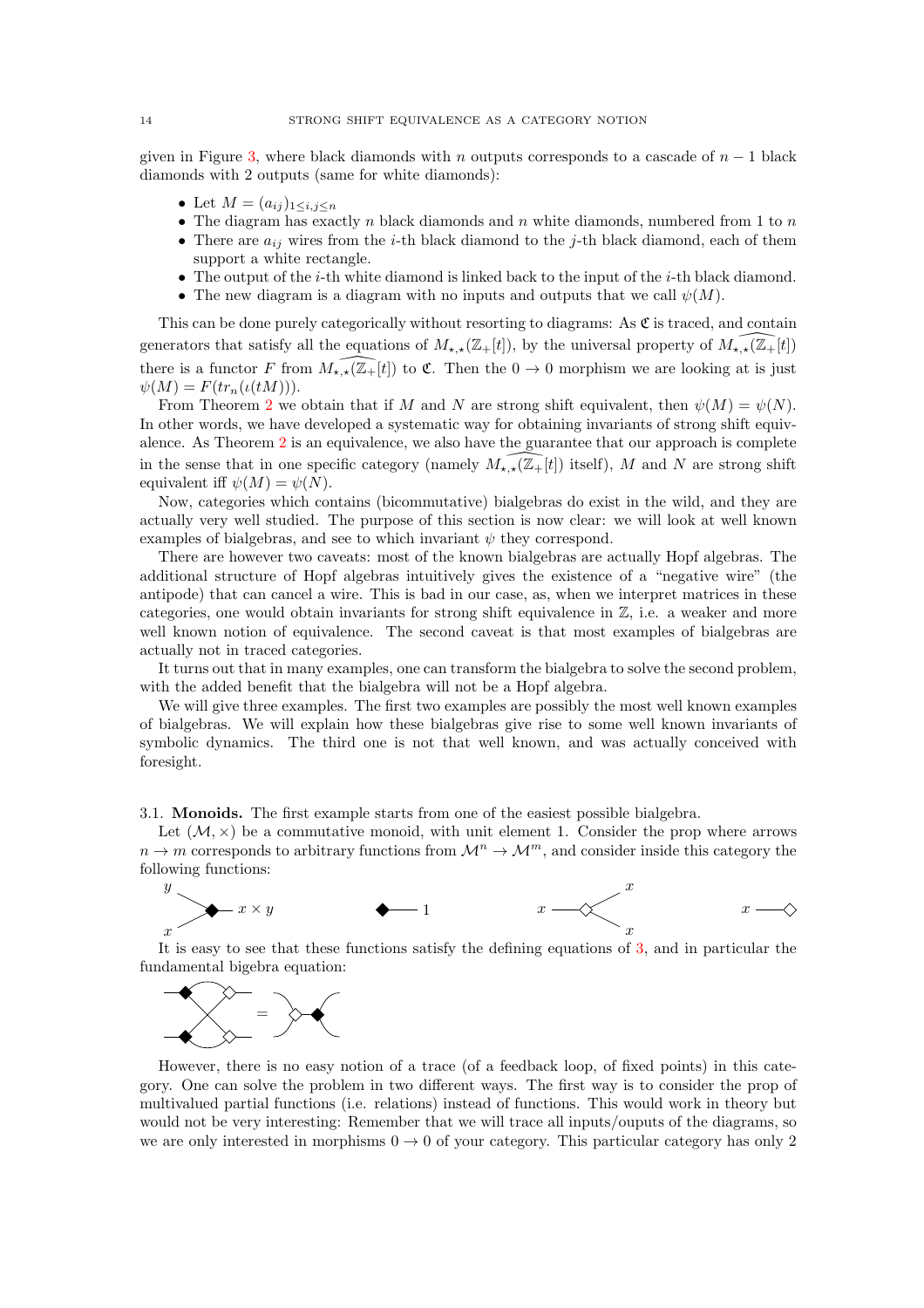such morphisms, so this would partition the whole set of matrices into only two sets, which does not give a good invariant.

The "good" way is to go to a weighted setting. In this setting, one has to consider inputs of size n to be elements of  $\mathcal{M}^n$  with multiplicities [11]. In other words, let  $S_n$  be the set of functions from  $\mathcal{M}^n$  to  $\mathbb{N}_{\infty}$ , the set of nonnegative (possibly infinite) integers. For a function f in  $S_k$  and  $x \in \mathcal{M}^k$ ,  $f(x)$  has to be interpreted as the multiplicity of x. By identifying  $x \in \mathcal{M}^n$  with the function that is zero everywhere except on x, we get an embedding of  $\mathcal{M}^n$  into  $S_n$ .

Then the arrows  $n \to m$  of our category correspond to linear (in  $\mathbb{N}_{\infty}$ ) functions from  $S_n$  to  $S_m$ . Now this category is traced: Let f be a function from  $S_n$  to  $S_m$ .  $Tr(f)$  is obtained in the following way. Let y be an input of  $Tr(f)$ , and  $z \in \mathcal{M}^m$ . The coefficient of z in the output of  $Tr(f)$  is obtained by taking all possibles values of  $x \in M$ , computing  $f(x, y)$ , looking at the coefficient of  $(x, z)$  in  $f(x, y)$ , and adding up all these coefficients, possibly obtaining  $\infty$  as a result.

**Example 7.** Suppose that our monoid  $M$  is the monoid  $\mathbb{R}$  with multiplication and consider the following diagram:



To better understand the diagram, we will look at inputs in  $\mathbb{R}^2$ , but inputs are really in  $\mathbb{R}^2 \to \mathbb{N}_{\infty}$ but they can be extended by linearity.

Without the trace part, we are looking at the function  $(x, y) \mapsto (x \times y, x \times y)$  Using the trace, we force the first output  $(x \times y)$  to be actually equal to x. Now, for  $y \in \mathcal{M}$  there are two cases:

- If  $y = 1$ , then  $x \times y$  is actually equal to x, and we actually obtain an output on the other wire of value  $x$ , and this for all  $x$ . As a consequence, the traced function, on input 1, gives as input all possible values in M, each with coefficient 1.
- If  $y \neq 1$ , then  $x \times y = x$  only if  $x = 0$ . As a consequence, the traced function, on input  $y \neq 1$ , gives as output the value 0, with coefficient 1

**Example 8.** Suppose now that our M is the monoid  $\mathbb{R}^{>0}$  with multiplication (or equivalently  $\mathbb{R}$ with addition)

The only difference in this case is that on inputs  $y \neq 1$  the function does not give an output (technically the output is the function identically equal to  $0$ )

**Example 9.** Suppose now that our M is the monoid of subsets of  $\{0,1\}$  with union.

- On input  $y = \emptyset$ , the result is all 4 values  $\emptyset$ ,  $\{0\}$ ,  $\{1\}$ ,  $\{0, 1\}$ , each with coefficient 1
- On input  $y = \{1\}$ , the result is  $\{1\}$  with coefficient 1 and  $\{0, 1\}$  with coefficient 1
- On input  $y = \{0, 1\}$ , the result is  $\{0, 1\}$  with coefficient 1

Now, we use our protocol, and start from a matrix  $M$ , see it as a diagram in this category using Figure3. What is the result we obtain ? It is easy to see that we obtain exactly the number of solutions of the equation  $Mx = x$ .

**Proposition 4.** Let  $M$  be a commutative monoid written additively. The number of solutions to the equation  $Mx = x$  is an invariant of flow equivalence. More precisely, if M and N are two matrices that are flow equivalent, then the equation  $Mx = x$  has the same number of solutions as the equation  $Nx = x$ .

For strong shift equivalence, we also have to explain what the square will stand for. It is easy to see that we need it to be an homomorphism of  $M$ , and we get immediately the following:

**Proposition 5.** Let  $M$  be a commutative monoid written additively and h be an homomorphism The number of solutions to the equation  $h(Mx) = x$  is an invariant of strong shift equivalence. More precisely, if M and N are two matrices that are strong shift equivalent, then the equation  $h(Mx) = x$  has the same number of solutions as the equation  $h(Nx) = x$ .

Of course the fact that this is an invariant is quite immediate: the important thing is that we obtained it entirely algebraically.

By taking  $\mathcal{M} = \mathbb{C}$  and h the multiplication by  $\lambda$ , we get that if M and N are strong shift equivalent, then  $1/\lambda$  is an eigenvalue of M iff  $1/\lambda$  is an eigenvalue of N, i.e. M and N have the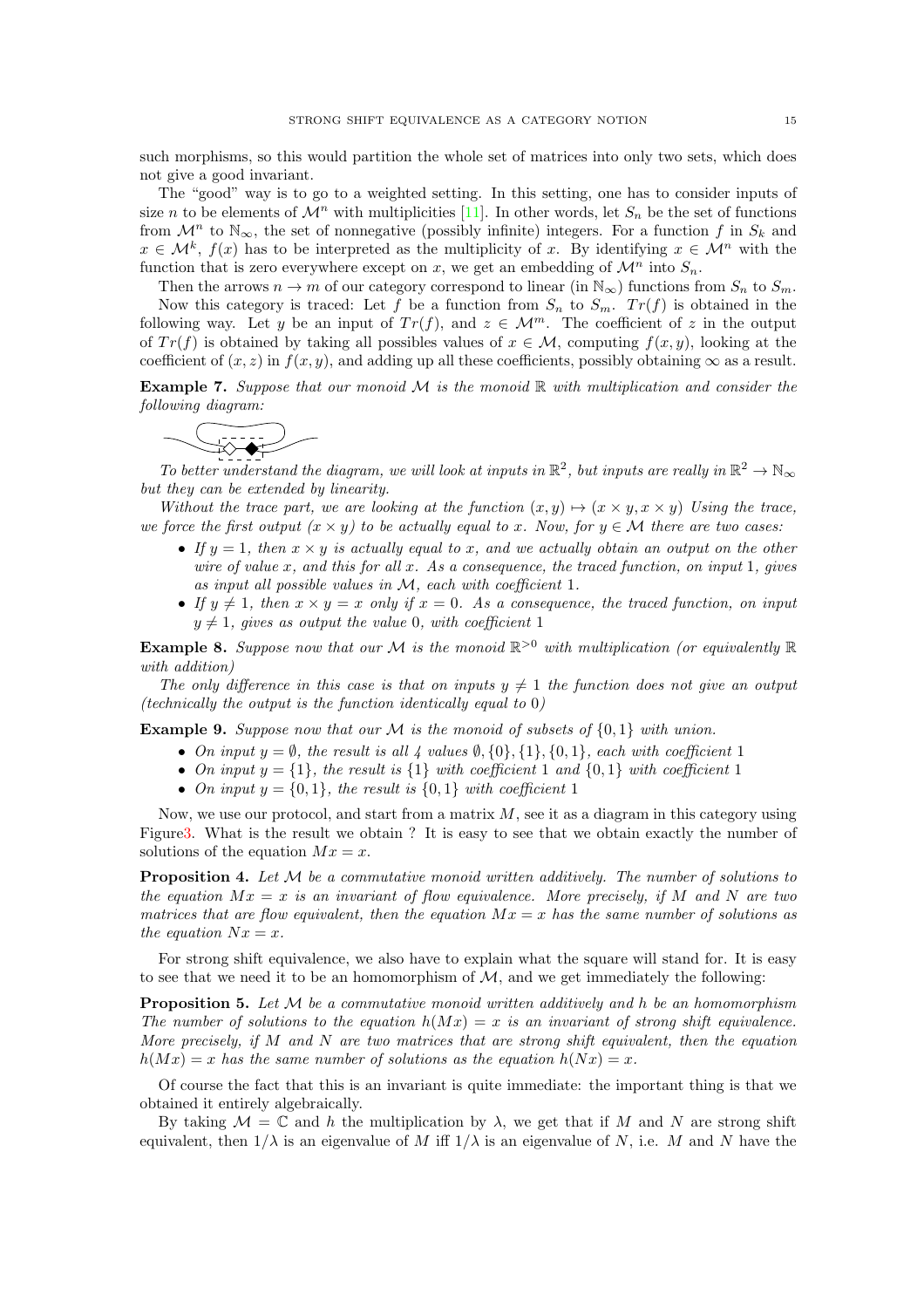same eigenvalues, except possibly the value 0. This is a well known invariant, called the "spectrum away from zero".

By working in finite fields (so that we can count something: with  $\mathcal{M} = \mathbb{C}$  the number of solutions is either 0 or  $\infty$ ), we can prove easily that the eigenvalues should also have the same multiplicities.

3.2. Algebras and tensors. In general algebra  $[24, 23]$ , a bialgebra in some vector space V over some field K is something that satifies all axioms of Definition 3 when arrows from  $n \to m$  are linear maps from  $V^{\otimes n}$  to  $V^{\otimes m}$ .

The most well known bialgebras are the monoid algebra, and the binomial algebra, as any good book about bialgebras and Hopf algebras will prove<sup>5</sup>.

In the case of the monoid algebra  $\mathbb{K}[M]$  of a monoid M, V is the vector space of basis M, the multiplication is the multiplication on  $M$  extended linearly, and the comultiplication map  $\Delta: V \mapsto V^{\otimes 2}$  is the copy map  $\Delta(x) = x \otimes x$ .

In the case of the binomial algebra, we take  $V = \mathbb{R}[X]$ , the polynomials with real coefficients in one variable. There is a obvious algebra structure on  $V$ , the multiplication:

$$
\bullet\ \mu(P\otimes Q)=PQ
$$

$$
\bullet\ \eta=1
$$

And there is a compatible comultiplication, which gives a bialgebra

- $\Delta(X) = 1 \otimes X + X \otimes 1$ . More generally  $\Delta(X^n) = \sum_k {n \choose k} X^k \otimes X^{n-k}$
- $\epsilon(X^n) = \delta_{0,n}$

We can try to exploit these well known (bicommutative) bialgebras in our case. There is however a fundamental problem: When  $V$  is infinite, there is in general no notion of a trace.

The first example for a finite, commutative  $M$ , essentially amounts to the work that has been done in the previous section.

To fit the second example in our framework, we need to put it somehow in a category where a trace is defined. If we think of these examples as matrices with coefficients in K, then the problem of the trace is that we need to do an infinite sum, which is usually impossible. However, if we think of matrices with coefficients in a *complete* semiring  $R$  instead of a field  $K$ , then everything works.

Let  $R$  be a commutative complete semiring. This is a semiring where all sums, even possibly infinite, are defined<sup>6</sup>. Let  $I$  be a set.

Then we can look at the prop where the morphisms  $n \times m$  are matrices with coefficients in R of size  $I<sup>n</sup>$  by  $I<sup>m</sup>$  with the usual product and tensor product. More exactly:

- Arrows  $n \times m$  are functions from  $I^n \times I^m$  to R
- The composition  $fg$  of  $f : n \times m$  and  $g : m \times p$  is defined by  $(fg)(x, y) = \sum_{z \in I^m} f(x, z)g(z, y)$ . This is well defined as  $\mathcal R$  is complete.
- The tensor product  $f \otimes g$  of f and g is defined by  $(f \otimes g)((a, b), (c, d)) = f(a, c)g(b, d)$
- The trace of f is  $(trf)(y, z) = \sum_x f((x, y), (x, z))$

If we think in terms of matrices, the full trace (i.e. where all outputs are branched into inputs) of a matrix is exactly what we usually call its trace, i.e. the sum of all diagonal elements (which is always well defined).

The reader should realize that the previous example of section 3.1 corresponds to matrices with coefficients in the complete semiring  $\mathbb{N}_{\infty}$ .

Now we can try to find the analogue of the binomial bialgebra. In this bialgebra, we were interested in  $V = \mathbb{R}[X]$ . We will now use the complete semigroup  $\mathbb{R}_{\infty}$ , the semigroup which contains *nonnegative* numbers and  $\infty$ , instead of R. The fact we restrict ourself to nonnegative numbers should not be a problem as the equations that define the multiplication and the comultiplication

<sup>&</sup>lt;sup>5</sup>These are the first examples in  $[24]$  and the first commutative examples in  $[23]$ . In  $[23]$  the binomial algebra is seen as a bialgebra over the symmetric algebra.

<sup>&</sup>lt;sup>6</sup>We will actually need only countable sums for the applications, so  $\omega$ -complete semirings are sufficient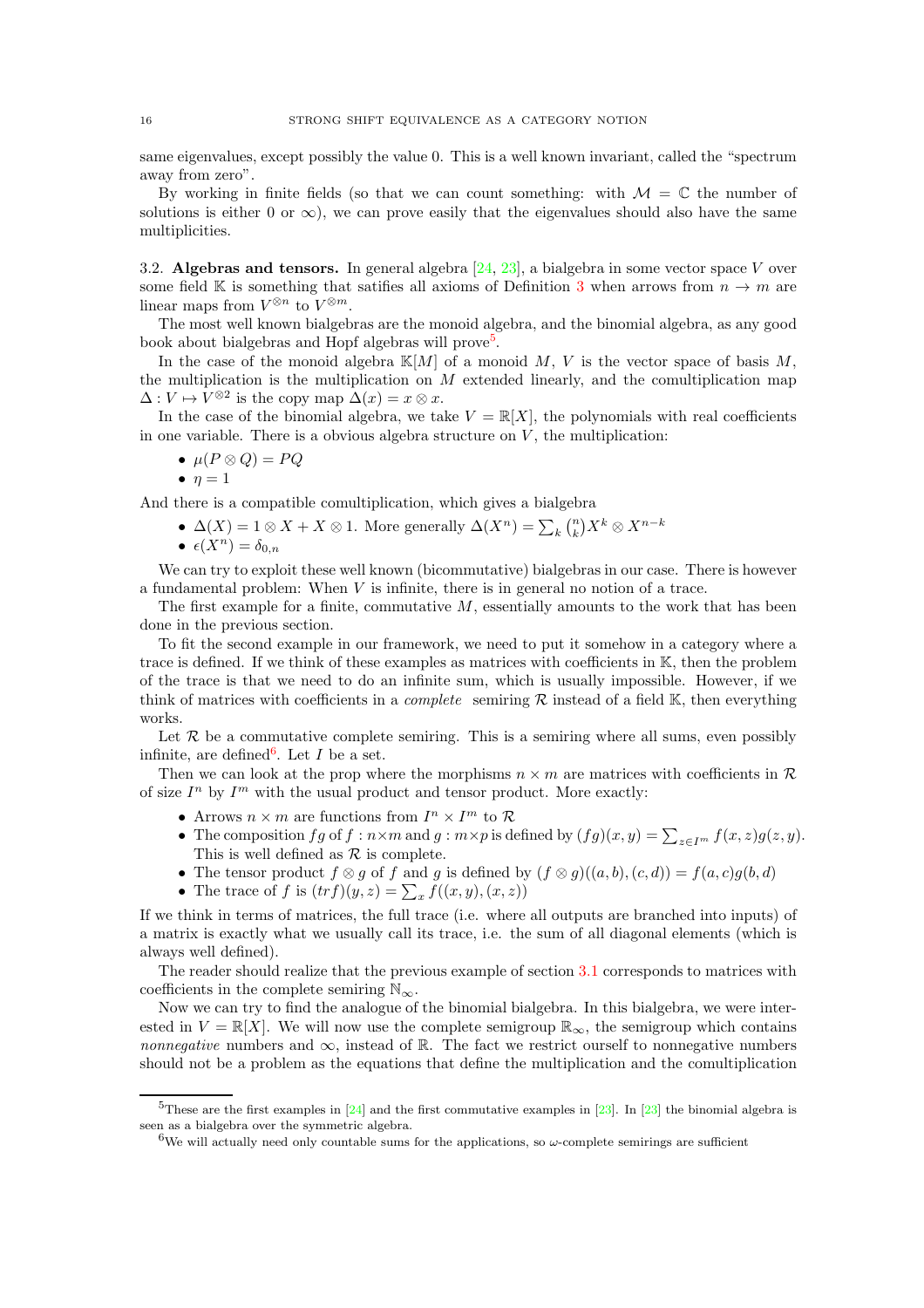do not involve any negative number<sup>7</sup>. As general sums are now authorized, we will not obtain the polynomials in  $\mathbb{R}_{\infty}$ , but *formal series* in  $\mathbb{R}_{\infty}$ , that is  $\mathbb{R}_{\infty}[[X]]$ .

Let's take time to define things correctly :

- We define  $V^{\otimes n} = \mathbb{R}_{\infty}[[X_1 \dots X_n]],$  formal power series in n variables. Elements of  $V^{\otimes n}$ will be written  $P(X_1 \ldots X_n)$
- Arrows from *n* to *m* are linear maps from  $V^{\otimes n}$  to  $V^{\otimes m}$
- For two maps  $f, g$  the composition  $f \circ g$  is the usual composition of power series.
- If  $P(X_1 ... X_n) \in V^{\otimes n}$  and  $Q(X_1 ... X_m) \in V^{\otimes m}$ , then the tensor product of P and Q is  $(P \otimes Q)(X_1 \ldots X_{n+m}) = P(X_1 \ldots X_n)Q(X_{n+1} \ldots X_{n+m})$ . We will identify X with  $X_1$ , so  $X^n \otimes X^p$  is a notation for  $X_1^n X_2^p$ .

We can now look at the previous example in this setting. First, one can see easily that it is still a bialgebra in this setting. We will look at invariants for strong shift equivalence, so we need to interpret the square symbols in the diagrams. We will take the function  $X^n \mapsto (\lambda X)^n$  for some  $\lambda \in \mathbb{R}_{\infty}$  which is easily seen to be indeed a homomorphism for both the multiplication and comultiplication.

Before explaining which invariant we obtain, we will do a computation in one example.

Let's start with the matrix  $\begin{pmatrix} 1 & 1 \\ 1 & 0 \end{pmatrix}$  We therefore want to know to which real number corresponds the diagram:



Let's start with the nontraced version<sup>8</sup>, and an input of the form  $X^n \otimes X^m$ .

After applying the black diamond, we obtain  $\sum_{k} {n \choose k} X^{k} \otimes X^{n-k} \otimes X^{m}$ . After applying the symmetry, we obtain  $\sum_{k} {n \choose k} X^{k} \otimes X^{m} \otimes X^{n-k}$ . After applying the squares, we obtain  $\sum_{k} {n \choose k} (\lambda X)^{k} \otimes$  $(\lambda X)^m \otimes (\lambda X)^{n-k}$ . Finally, after applying the white diamond, we obtain  $\sum_k {n \choose k} (\lambda X)^{m+k} \otimes$  $(\lambda X)^{n-k} = \lambda^{n+m} \sum_{k} {n \choose k} X^{m+k} \otimes X^{n-k}.$ 

Now, we are interested in the traced version of this diagram, and therefore, in the diagonal of the map. Now the coefficient of  $X^n \otimes X^m$  is precisely obtained when  $m + k = n$ , and is therefore equal to  $\binom{n}{n-m}\lambda^{n+m}$ 

The trace of the diagram is therefore, for small values of  $\lambda$ :

$$
\sum_{n,m}\binom{n}{n-m}\lambda^{n+m}=\sum_{n,k}\binom{n}{k}\lambda^{2n-k}=\frac{1}{1-\lambda^2-\lambda}
$$

The reader familiar with invariants with symbolic dynamics has recognized this expression and know what our next theorem will be:

**Theorem 4.** Let  $M$  be a nonnegative matrix. If we interpret  $M$  in the previous bialgebra, with  $X^n \mapsto (\lambda X)^n$  as the homomorphism, the result we obtain is exactly  $\zeta_M(\lambda)$  the value of the Zeta function[5] of the shift computed at  $t = \lambda$ , with  $\zeta_M(t) = \frac{1}{\det(I - tM)}$ .

In particular the Zeta function is an invariant of strong shift equivalence.

This theorem is a direct consequence of MacMahon's Master Theorem, see [18].

3.3. Groups and Cospans. In our first example, we proved that, for all monoid  $M$ , the number of solutions in M of the equation  $Mx = x$  is an invariant of flow equivalence.

One can do a bit better, and actually associate a commutative monoid itself to a matrix M. We will explain how this can be explained categorically. Technically, what we will be looking at

 $7$ However, the binomial bialgebra has the additional property of a Hopf algebra that we will lose, as this property involves negative coefficients. This is actually a good thing as we do not want an Hopf algebra.

<sup>8</sup> In this particular example, one can use the equations of the traced prop to remove one trace, obtaining a simpler diagram. This is left as an exercise.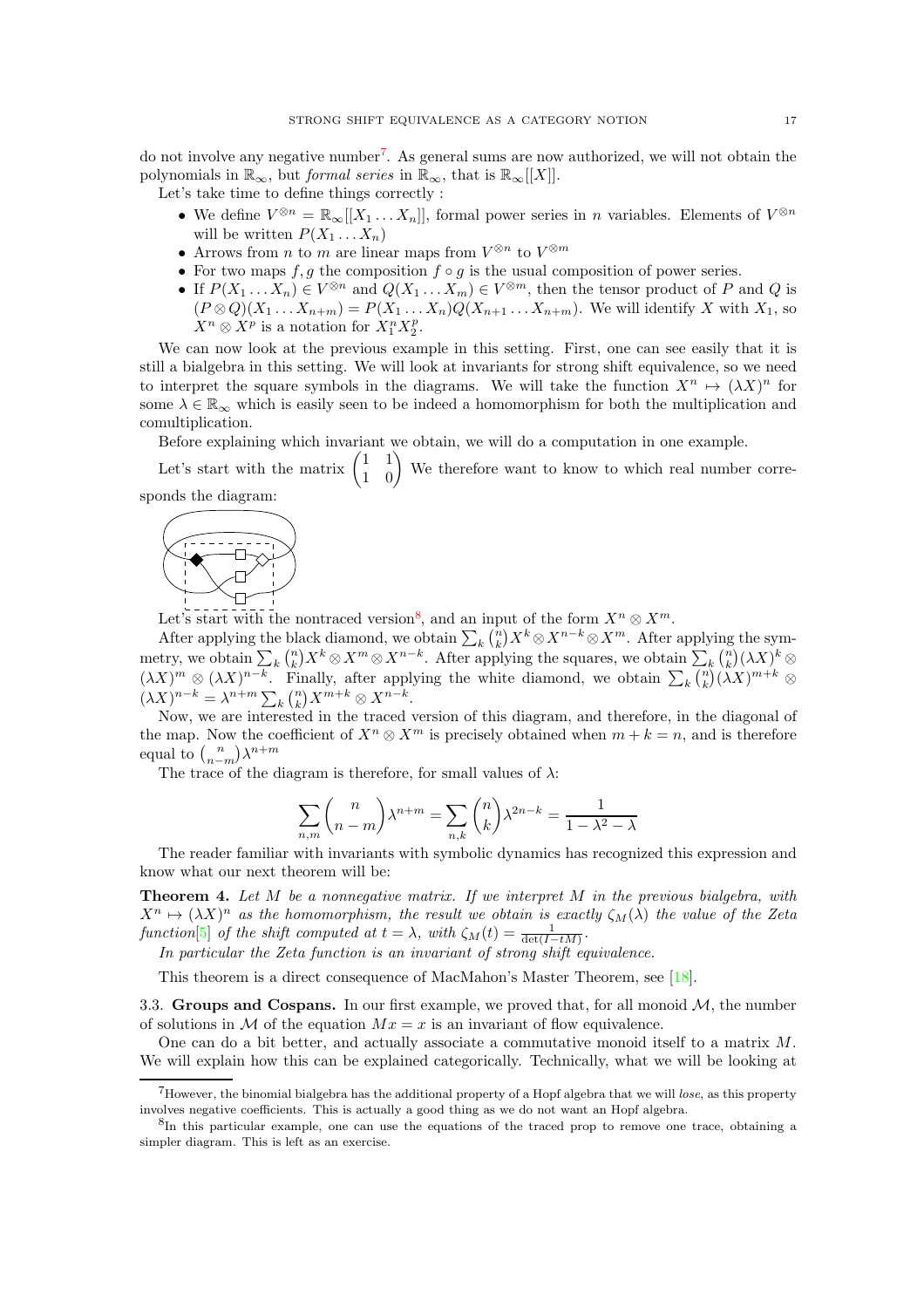is a subcategory of  $CoSpan(\bf{AbGrp})$  where  $\bf{AbGrp}$  is the category of abelian groups. However we will explain which prop we will look at in layman terms.

We assume familiarity with classical notations for finitely presented groups. By  $\langle X|R\rangle_{ab}$ , we denote the *commutative* group with generators  $X$  and presentation  $R$ . It is important to note that all our groups are commutative. One can relax this condition at some point (even to obtain a bicommutative bialgebra at the end), but this will be easier to understand.

Morphisms  $n \to m$  in our categories are triples  $(G, n, m)$  where G is a group with at least  $n+m$ generators,  $G = \langle x_1 \dots x_n, y_1 \dots y_m, z_1 \dots z_p | R \rangle_{ab}$ .  $x_1 \dots x_n$  and  $y_1 \dots y_m$  are to be understood as "input" and "output" generators respectively, and  $z_1 \ldots z_p$  as "inside" generators of the group. We will usually write the morphism  $(G, n, m) = \langle x_1 ... x_n | y_1 ... y_m | z_1 ... z_p | R \rangle_{ab}$  to further separate the three kind of generators.

We will consider two such groups to be equal if there is an isomorphism that can only change the "inner" part of the group, i.e.  $(G, n, m) = \langle x_1 ... x_n | y_1 ... y_m | z_1 ... z_p | R \rangle_{ab}$  and  $(G', n, m) =$  $\langle x_1 \dots x_n | y_1 \dots y_m | z_1 \dots z_q | R' \rangle_{ab}$  are equal if there is an isomorphism  $\phi$  from  $\tilde{G}$  to  $G'$  s.t.  $\phi(x_i) =$  $x_i, \phi(y_j) = y_j.$ 

There are two way to compose these morphisms:

• The composition of the morphism  $(G, n, m) = \langle x_1 ... x_n | y_1 ... y_m | z_1 ... z_p | R \rangle_{ab}$  and the morphism  $(G', m, k) = \langle r_1 ... r_m | s_1 ... s_k | t_1 ... t_q | R' \rangle_{ab}$  consists in putting the two groups together and identifying the outputs of the first one with the inputs of the second one. It is therefore the group:

$$
(H, n, k) = \langle x_1 \dots x_n | s_1 \dots s_k | r_1 \dots r_m, y_1 \dots y_m, z_1 \dots z_p, t_1 \dots t_q | R, R', r_i = y_i \rangle_{ab}
$$

• The tensor product of the morphism  $(G^1, n^1, m^1) = \langle x_1^1 \dots x_{n^1}^1$  $y_1^1 \dots y_{m^1}^1$  $|z_1^1 \dots z_{p^1}^1$  $\left|R^{1}\right\rangle$ ab and the morphism  $(G^2, n^2, m^2) = \left\langle x_1^2 \dots x_{n^2}^2 \right\rangle$  $y_1^2 \ldots y_{m^2}^2$  $|z_1^2 \dots z_{p^2}^2$  $\Big|R^2\Big>$ ab consists in putting them side by side, i.e. it is the group:

$$
(H, n1 + n2, m1 + m2) = \langle x11 \dots xn11, x12 \dots xn21 | y11 \dots ym11, y12 \dots ym21 | z11 \dots zp11, z12 \dots zp21 | R1, R2 \rangleab
$$

As our groups are abelian, H is just the direct sum of  $G<sup>1</sup>$  and  $G<sup>2</sup>$  (or cartesian product if the reader prefer, but categorically it is clearly more like a direct sum).

This category is traced (it is even compact closed): the trace of the morphism  $(G, n, m)$  $\langle x_1 \dots x_n | y_1 \dots y_m | z_1 \dots z_p | R \rangle_{ab}$  consists in equating the first input and the first output and internalizing them, to obtain  $(H, n - 1, m - 1) = \langle x_2 ... x_n | y_2 ... y_m | x_1, y_1, z_1 ... z_p | R, x_1 = y_1 \rangle_{ab}$ .

The 0, identity, and symmetry morphisms in this prop have the following definitions (the definitions are kind of obvious as we choose as relations exactly what we want to happen)

- $0 = \langle ||| \rangle_{ab}$  (the trivial group with no generators)
- $id = \langle x|y||x = y\rangle_{ab}$  (this is the group Z presented with two generators)
- $\sigma = \langle x_1, x_2|y_1, y_2| |x_1 = y_2, x_2 = y_1 \rangle_{ab}$

Now we need to find a bialgebra in this category. Again, the natural definition is quite obvious:

- $\mu = \langle x_1, x_2 | y | | x_1 + x_2 = y \rangle_{ab}$  (the group is  $\mathbb{Z}^2$ )
- $\eta = \langle |y||y=0\rangle_{ab}$  (the trivial group)
- $\Delta = \langle x|y_1, y_2||x = y_1 = y_2\rangle_{ab}$  (the group is Z)
- $\epsilon = \langle x||\rangle_{ab}$  (the group is  $\mathbb{Z}$ )

One could represent them diagrammatically like this:



These are the same diagrams as in subsection 3.1, except now their meaning are different: every wire now bears a generator. The first diagrammatic expression means that we have three generators, and there is an equation stating that the output generator is the sum of the input generators.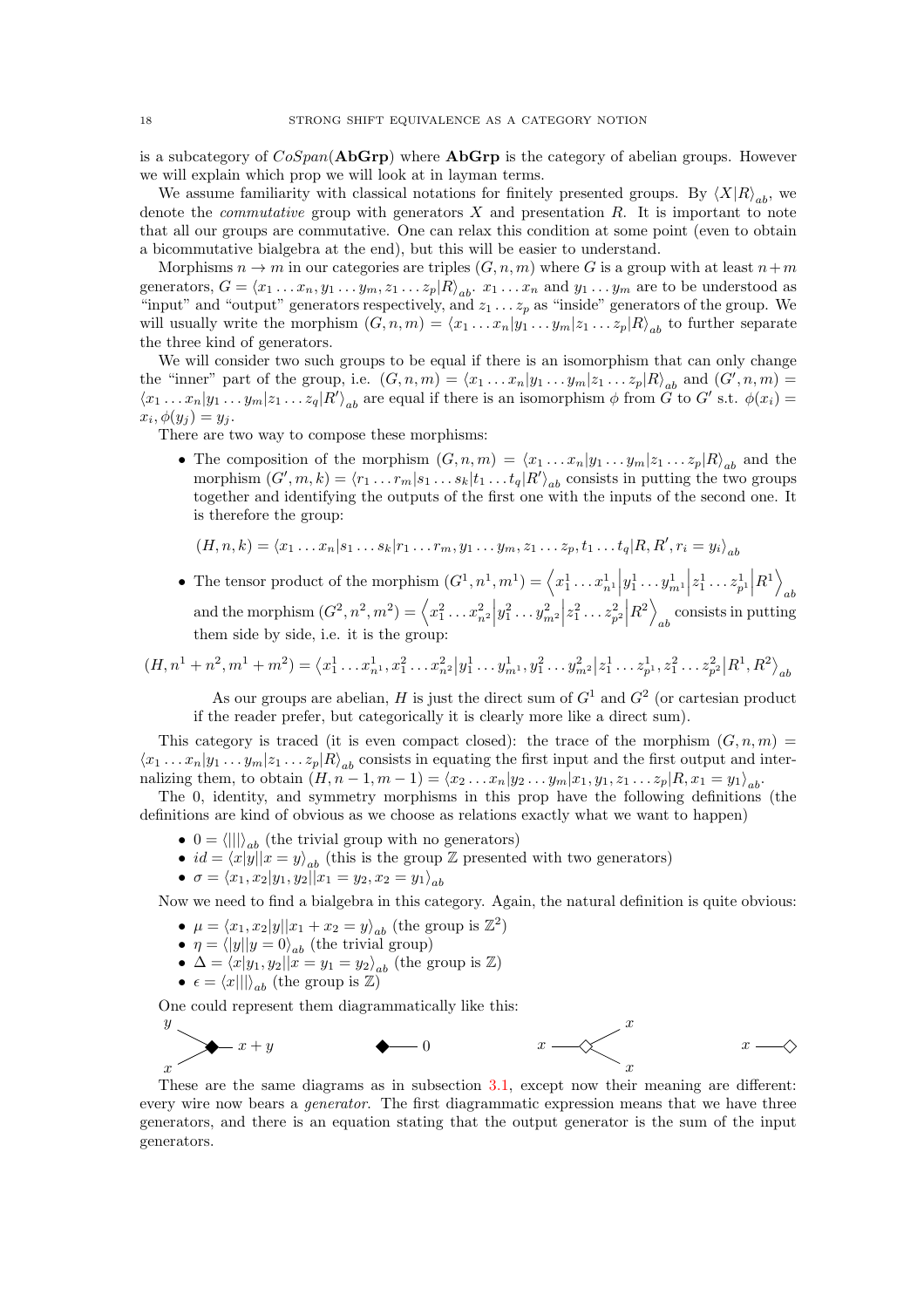We can now look at flow equivalence using this bialgebra. Morphisms  $0 \rightarrow 0$  are groups with no input/output generators and only internal generators, so they are just plain groups, upto isomorphism. We obtain immediately:

**Proposition 6.** Let M be a  $n \times n$  matrix. The group  $\langle x_1 \dots x_n | Mx = x \rangle_{ab}$  (upto isomorphism) is an invariant of flow equivalence. In other words, the group  $\mathbb{Z}^n/(M-I)\mathbb{Z}^n$  is an invariant of flow equivalence.

This is the celebrated Bowen-Franks group [4].

Now there is no reason to do this construction starting with a group, we can do the same with commutative monoids with no change, to obtain:

**Proposition 7.** Let M be a  $n \times n$  matrix. The commutative monoid  $\langle x_1 \dots x_n | Mx = x \rangle_{ab}$  is an invariant of flow equivalence.

Everything we did in this subsection was done informally by Hillman [13], who also showed that the monoid typically does not contain more information than the group in relevant cases (Theorem 29 in [13]). For irreducible matrices, the commutative *semigroup*  $\langle x_1 ... x_n | Mx = x \rangle_{ab}$ is actually a group, and therefore equal to the Bowen-Franks group. The commutative monoid is therefore just a group with an extraneous unit element.

Now the Bowen-Franks group is an invariant of flow equivalence, but if we want to find a finer invariant for strong shift equivalence, we need to find a nontrivial representation of the rectangle of Proposition 2, i.e. a nontrivial morphism for  $\mu$  (adding two generators) and  $\Delta$  (duplicating a generator)

If we stay in the realm of groups and monoids, we probably won't obtain anything stronger than the previous group/monoid. One way to go is using  $\mathbb{Z}_+ [t]$ -semimodules [12, chapter 14]. In this new setting, morphisms will not be monoids, but semimodules over  $\mathbb{Z}_+[t]$ . This is just a standard commutative monoid M, equipped with an action of  $\mathbb{Z}_+ [t]$ , denoted multiplicatively, which satifies the obvious axioms:  $a(m+n) = am + an$ ,  $(a+b)m = am + bm$ ,  $(ab)m = a(bm)$ ,  $a0 =$  $0, 0m = m, 1m = m$  for  $a, b \in \mathbb{Z}_+ [t]$  and  $m \in M$ .

We can do the same theory as before for presentations of  $\mathbb{Z}_+[t]$ -semimodules. Now  $\langle X|R \rangle$  will represent the  $\mathbb{Z}_+[t]$ -semimodule with generators X and equations R. Such a semimodule is for example  $\langle x, y | t^2 x = 2ty + (t^2 + 3t)x, x + y = t \rangle$ .

Everything works exactly the same before, with the added benefit that we know have a nontrivial morphism for our bialgebra, as in Proposition  $2$ : multiplication by  $t$ :

$$
\langle x|y||y=tx\rangle
$$

Doing this we obtain immediately:

**Proposition 8.** Let M be a  $n \times n$  matrix. The  $\mathbb{Z}_{+}[t]$ -semimodule  $\langle x_1 ... x_n | tMx = x \rangle$  is an invariant of strong shift equivalence.

In the specific case of  $M = (2)$ , this semimodule is  $\langle t, x | 2tx = x \rangle$ , which is the monoid  $\mathbb{Z}_+ [1/2]$ where  $t$  "acts" by multiplication by  $1/2$ .

we can use the same construction with  $\mathbb{Z}[t]$ -modules instead of  $\mathbb{Z}_+[t]$ -semimodules. In that case, what we obtain is the cokernel of  $I - tM$ , which is well known to be equal to the dimension group [15]. It suggests that the  $\mathbb{Z}_+ [t]$ -semimodule is related to the positive part of the dimension group (seen as the ordered group), this should be examined more closely.

#### 4. Conclusion

Using category theory, we have found a way to redescribe the strong shift equivalence problem in a purely categorical way: find identities satisfied in all traced bialgebras with a distinguished morphism.

As a consequence of this approach, we obtain a systematic way of obtaining new invariants for strong shift equivalence, and the hope to actually decide strong shift equivalence using these new invariants.

Here are a few natural questions: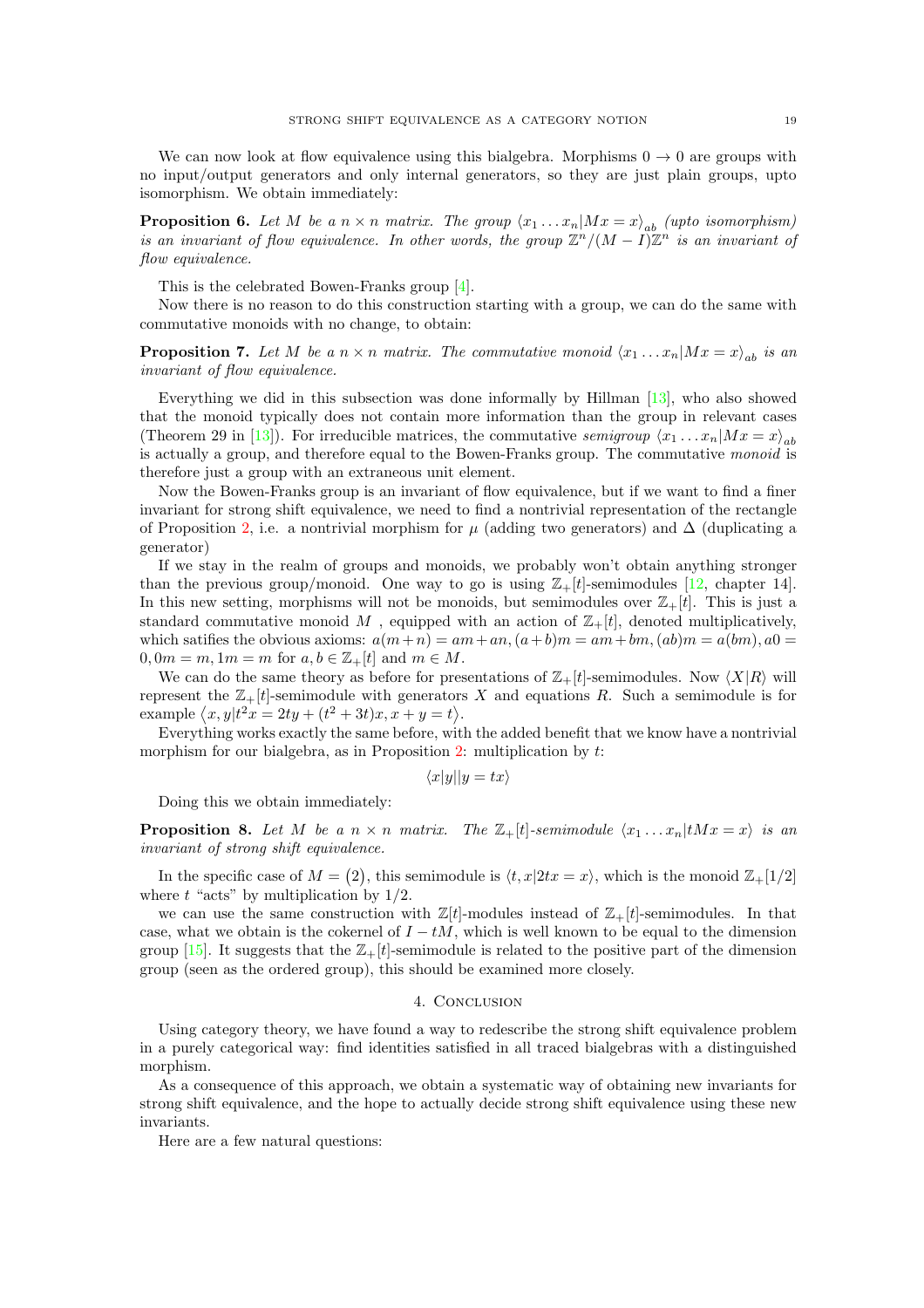- Is is sufficient to consider bialgebras (in the sense of linear algebra) of finite dimension to decide strong shift equivalence ? Or at the very least bialgebras that are finitely generated as bialgebras ? This might open a way to actually prove decidability of strong shift equivalence
- In practice, one observe that many traced props are actually already compact closed. If we restrict ourselves to compact closed categories, do we obtain the same theory and identities ?
- Is it possible to define a similar theory for subshifts of finite type in 2D?

#### Acknowledgements

E.J. wants to thank Mike Boyle for discussions about flow equivalence and positive equivalence.

#### **REFERENCES**

- 1. John C. Baez, Brandon Coya, and Franciscus Rebro, Props in network theory, arXiv: 1707.08321, 2017.
- 2. James Michael Belk, Thompson's group F, Ph.D. thesis, Cornell University, 2004.
- 3. Filippo Bonchi, Paweł Sobociński, and Fabio Zanasi, Interacting Hopf algebras, Journal of Pure and Applied Algebra 221 (2017), no. 1, 144–184.
- 4. Rufus Bowen and John Franks, Homology for zero-dimensional nonwandering sets, Annals of Mathematics 106 (1977), 73–92.
- 5. Rufus Bowen and Oscar E. Lanford III, Zeta functions of restrictions of the shift transformation, AMS Proceedings of Symposia in Pure Mathematics 14 (1970), 43–49.
- 6. Mike Boyle, Open Problems in Symbolic Dynamics, Contemporary Mathematics 469 (2008), 69–118.
- 7. Mike Boyle and Jack .B. Wagoner, Positive algebraic k-theory and shifts of finite type, Modern Dynamical Systems and Applications (Boris Hasselblatt Michael Brin and Yakov Pesin, eds.), Cambridge, 2004, pp. 45–66.
- 8. James W. Cannon, William J. Floyd, and Walter R. Parry, Introductory Notes on Richard Thompson's Groups, L'Enseignement Math $\tilde{A}$ ©matique 42 (1996), 215–216.
- 9. Titouan Carette and Emmanuel Jeandel, A recipe for quantum graphical languages, Proceedings of the 47th International Colloquium on Automata, Languages, and Programming (ICALP), vol. 168, 2020, pp. 118:1– 118:17.
- 10. Bob Coecke and Ross Duncan, Interacting quantum observables: categorical algebra and diagrammatics, New Journal of Physics 13 (2011), no. 4, 043016.
- 11. Samuel Eilenberg, Automata, languages and machines, Academic Press, 1974.
- 12. Jonathan S. Golan, Semirings and their applications, Springer, 1999.
- 13. David Hillman, Combinatorial spacetimes, Ph.D. thesis, University of Pittsburgh, 1995.
- 14. André Joyal and Ross Street, *The geometry of tensor calculus, I*, Advances in mathematics 88 (1991), no. 1, 55–112.
- 15. Wolfgang Krieger, On topological markov chains, Astérisque 50 (1977), 193–196.
- 16. Saunders Mac Lane, Categories for the working mathematician, Springer, 1971.
- 17. Douglas A. Lind and Brian Marcus, An introduction to symbolic dynamics and coding, Cambridge University Press, New York, NY, USA, 1995.
- 18. Percy Alexander MacMahon, Combinatory analysis, Cambridge, 1915.
- 19. Cristopher Moore, Generalized shifts: unpredictability and undecidability in dynamical systems, Nonlinearity 4 (1991), no. 2, 199–230.
- 20. Bill Parry and Dennis Sullivan, A topological invariant of flows on 1-dimensional spaces, Topology 14 (1975), 297–299.
- 21. Teimuraz Pirashvili, On the prop corresponding to bialgebras, Cahiers de topologie et géométrie différentielle catégoriques 43 (2002), no. 3, 221-239.
- 22. Peter Selinger, A survey of graphical languages for monoidal categories, New structures for physics, Springer, 2010, pp. 289–355.
- 23. Moss E. Sweedler, Hopf algebras, W.A. Benjamin, Inc., 1969.
- 24. Robert G. Underwood, Fundamentals of hopf algebras, Springer, 2015.
- 25. R.F. Williams, Errata to "classification of subshifts of finite type", Annals of Mathematics 99 (1974), 380–381.
- 26. Fabio Zanasi, *Interacting hopf algebras*, Ph.D. thesis, Ecole Normale Supérieure de Lyon, 2015.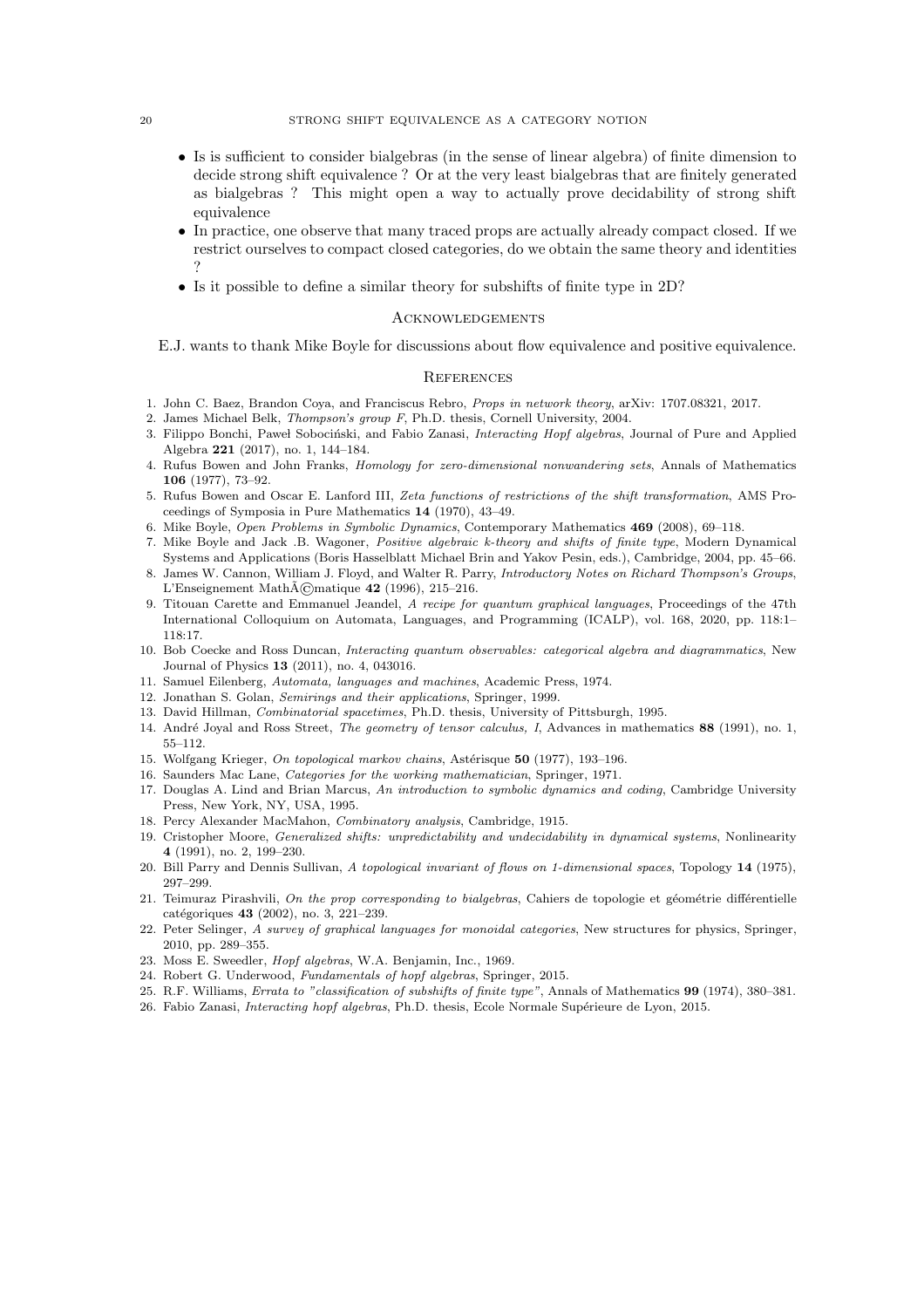#### APPENDIX A. PROOF OF PROPOSITION 3

In this section, we prove that  $Q$  is indeed a traced prop. We will look at all axioms of Definition 1 and Definition 4.

A.1. Preliminary remarks. Before doing the proofs, we recall the equations of the equivalence relations, and give them names:



First remark by equation  $(A)$ , when g as a permutation, that we can always permute the dashed wires in a diagram.

Second, let  $(D)$  be the equation:



 $(D)$  is a particular case of equation  $(C)$ . However we claim that  $(C)$  is a consequence of  $(A) + (B) + (D)$ . Indeed, by using equation  $(D)$ , then using naturality of the symmetry, we obtain:



Now by using equation  $(A)$  to put the fourth wire on top, then equation  $(B)$  we obtain



Now we put back the top wire in third position, and we use equation  $(D)$  again:



Now, the advantage of using equations  $(A) + (B) + (D)$  instead of  $(A) + (B) + (C)$  is that we can apply equation  $(A)$  to  $(B)$  and  $(D)$  which shows immediately that the mirror equations of  $(B)$  and  $(D)$ , i.e. when we apply the construction on the input rather than on the output, is still valid. The same is therefore also true of equation  $(C)$ . We will call  $(B')$ ,  $(C')$ ,  $(D')$  the mirror equations of  $(B)$  and  $(C)$ . Equation  $(C')$  for instance is: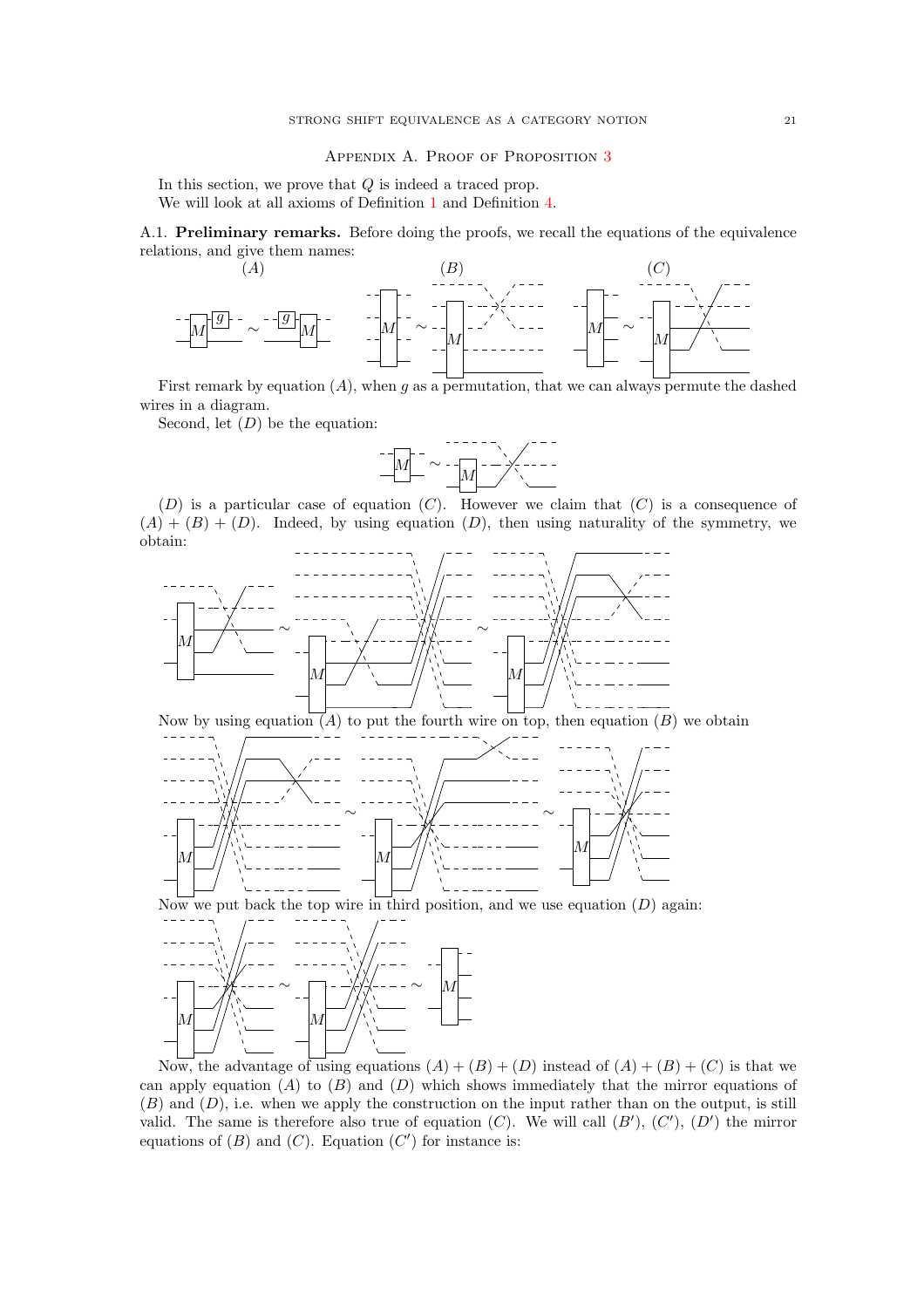

A.2. The composition is well defined. For this , it is enough to prove the following equalities about the relation  $\sim$ , corresponding to equations  $(A)$ ,  $(B)$  and  $(D)$ 



The first two are true by a trivial use of  $(A)$ . The third one is true by an application of  $(B)$ then  $(A)$  to permute the wires. The fourth one is true by an application of  $(B)$ .

The fifth equation is true by an application of  $(D)$  and then  $(A)$  to permute the wires. The last equation is true by an application of  $(B)$ 

A.3. The tensor product is well defined. Proofs about the tensor product are essentially easy and left to the reader: The definition we take of the tensor product in the category Q only consists in placing the two morphisms side by side, and exchanging the order of the input/outputs so that the dashed wires are on top, which is an operation as innocuous as possible, as equation  $(A)$  makes us able to permute the dashed wires.

A.4. The composition is associative. This amount to show the following equation, which is obvious (the two terms are not only equivalent, but equal):



A.5. The tensor product is associative, and has a neutral element. This is again trivial.